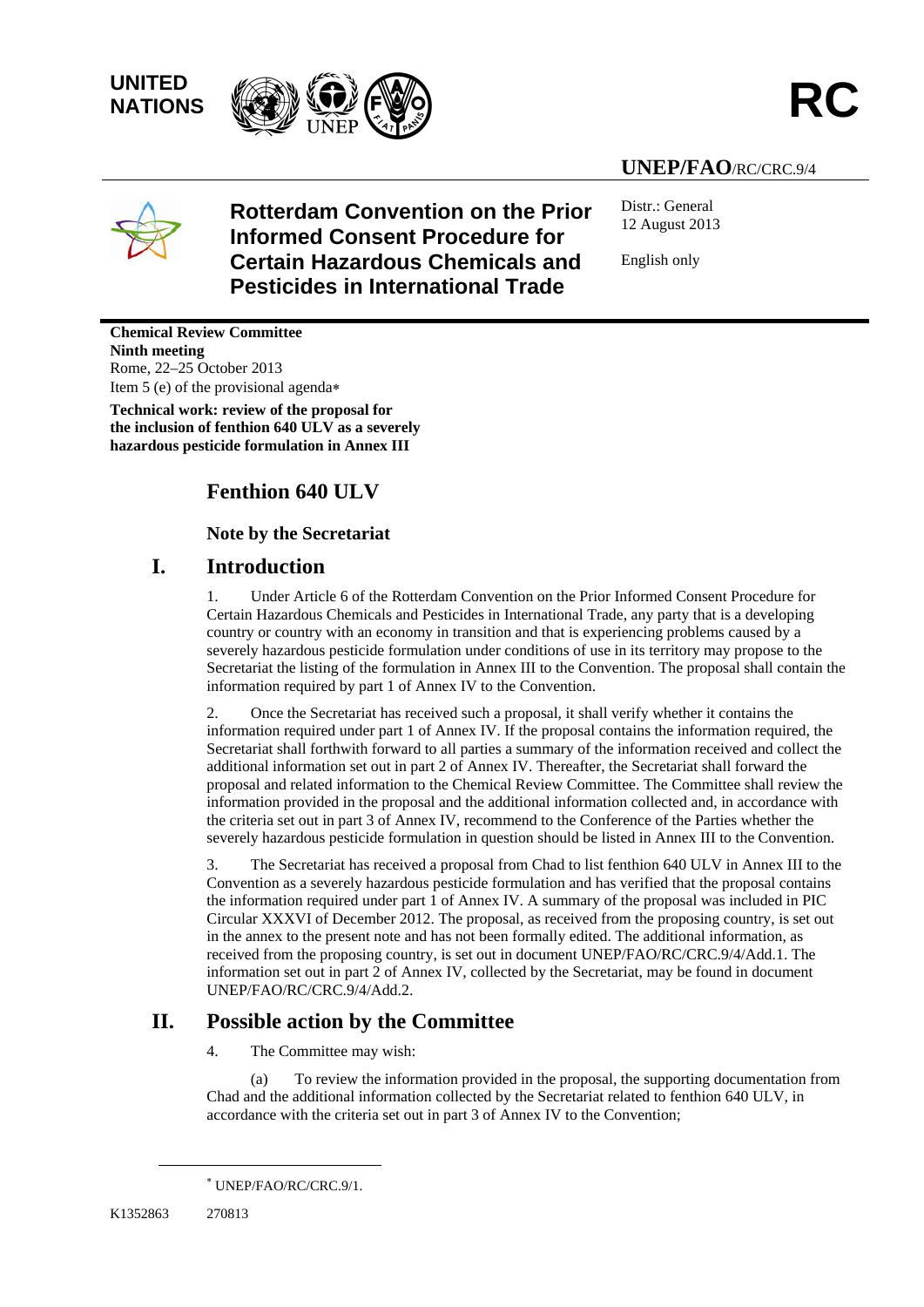(b) To recommend to the Conference of the Parties that the pesticide formulation in question be included in Annex III to the Convention and to agree on a workplan to prepare a draft decision guidance document, if it concludes that the proposal meets the criteria of part 3 of Annex IV to the Convention.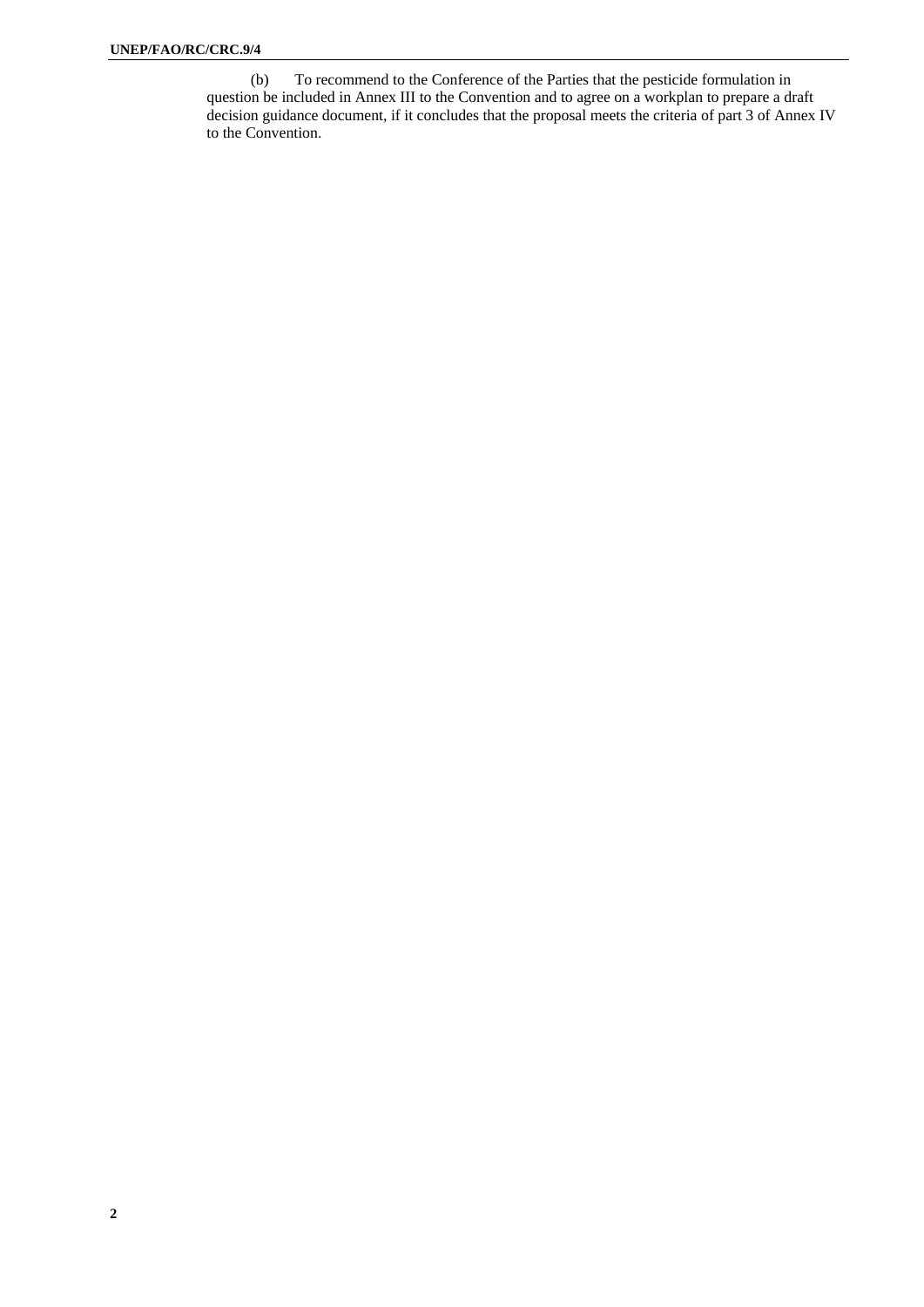#### **Annex**

**Proposal to list fenthion 640 ULV as a severely hazardous pesticide formulation in Annex III to the Rotterdam Convention**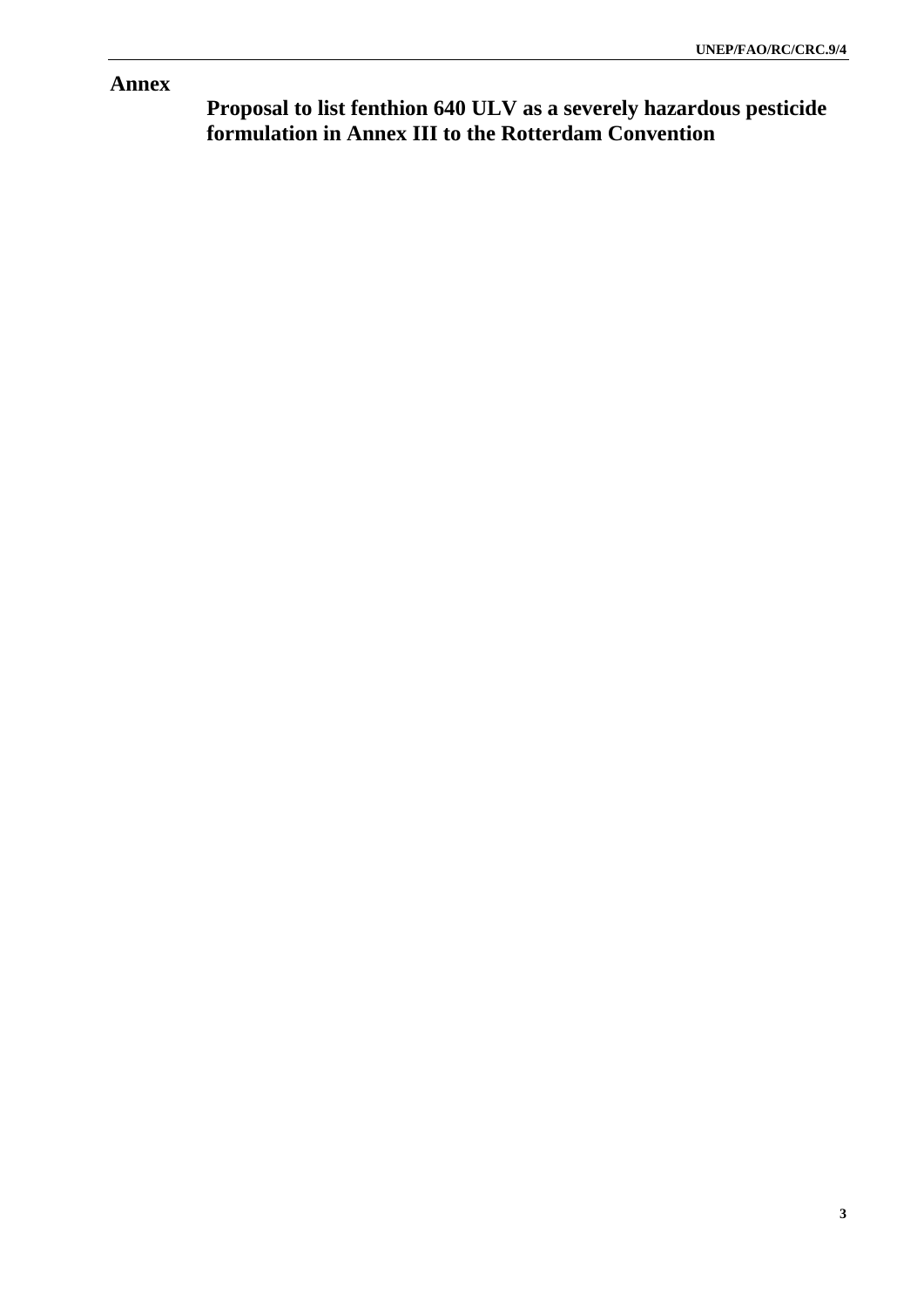# PARTIE A - FORMULAIRE DE TRANSMISSION -<br>- AUTORITE NATIONALE DESIGNÉE (AND)

| Information à fournir par l'Autorité Nationale Désignée                                                                                                                                                                                                                                                                                                                                                                                          |  |
|--------------------------------------------------------------------------------------------------------------------------------------------------------------------------------------------------------------------------------------------------------------------------------------------------------------------------------------------------------------------------------------------------------------------------------------------------|--|
| Nom de la formulation:                                                                                                                                                                                                                                                                                                                                                                                                                           |  |
|                                                                                                                                                                                                                                                                                                                                                                                                                                                  |  |
| Appellations commerciales et noms des fabricants, si possible:<br>Fenthion G40 ULV                                                                                                                                                                                                                                                                                                                                                               |  |
| ENTHION                                                                                                                                                                                                                                                                                                                                                                                                                                          |  |
|                                                                                                                                                                                                                                                                                                                                                                                                                                                  |  |
| oindre une copie de(s) l'étiquette(s) dans la mesure du possible (ou décrire les aspects clefs de l'étiquette:                                                                                                                                                                                                                                                                                                                                   |  |
| 1odes d'utilisation courants et attestés de la formulation dans le pays -                                                                                                                                                                                                                                                                                                                                                                        |  |
| · la formulation est homologuée / l'utilisation est autorisée dans le pays?                                                                                                                                                                                                                                                                                                                                                                      |  |
| quelles sont lesutilisations permises dans le pays?<br>lutte anticorrane                                                                                                                                                                                                                                                                                                                                                                         |  |
| Existe-t-il des restrictions d'utilisation ou d'application spécifiées comme condition pour l'homologation;<br>Unique mondial d'anticipation de la disponencie de la production de la production de l'atilisation, telle que le nombre d'homologations, le volume de production ou                                                                                                                                                               |  |
| Autre information sur la manière dont la formulation est communément/typiquement utilisée dans le pays<br>(ces informations devraient être présentées sur une feuille jointe)                                                                                                                                                                                                                                                                    |  |
| scription claire des incidents liés à la formulation considérée, incluant les effets néfastes et la manière dont<br>formulation a été utilisée (par exemple la PartieB: Formulaire de rapport d'incident par les formulations<br>ticides extrêmement dangereuses identifie le niveau de détail demandé). D'autres format de rapport en<br>trs d'utilisation dans le pays peuvent aussi servir, dans la mesure où ils contiennent une information |  |
| sures réglementaires, administratives ou autres, prises ou devant être prises par le pays à la suite de ces,<br>dents. Le produit sera 15<br>Tilise eu<br>attendant de developpe<br>altricatives<br>Commo<br>TOther<br>ەلەر<br>ach<br>Fiornely de Cappell<br>lature de l'AND et tampon officier                                                                                                                                                  |  |
| REPU<br>des                                                                                                                                                                                                                                                                                                                                                                                                                                      |  |
| PRIERE DE RETOURNER MECFORMULAIRE COMPLETE AU:                                                                                                                                                                                                                                                                                                                                                                                                   |  |
| tariat de la Convention de Rotterdam je la Vy Secrétariat de la Convention de Rotterdam                                                                                                                                                                                                                                                                                                                                                          |  |
| isation des Nations Unies pour<br>Programme des Nations Unies pour<br>ntation et l'agriculture (FAO)                                                                                                                                                                                                                                                                                                                                             |  |
| felle Terme di Caracalla<br>l'environnement (PNUE)                                                                                                                                                                                                                                                                                                                                                                                               |  |
| 11-13, Chemin des Anémones<br>Rome, Italy<br>OU<br>CH - 1219 Châtelaine, Geneva, Suisse<br>+39 06) 5705 3441                                                                                                                                                                                                                                                                                                                                     |  |
| $-3906$ ) 5705 6347<br>Tél: (+41 22) 917 8177                                                                                                                                                                                                                                                                                                                                                                                                    |  |
| c@pic.int<br>Fax: (+41 22) 917 8082                                                                                                                                                                                                                                                                                                                                                                                                              |  |
| Mél: pic@pic.int                                                                                                                                                                                                                                                                                                                                                                                                                                 |  |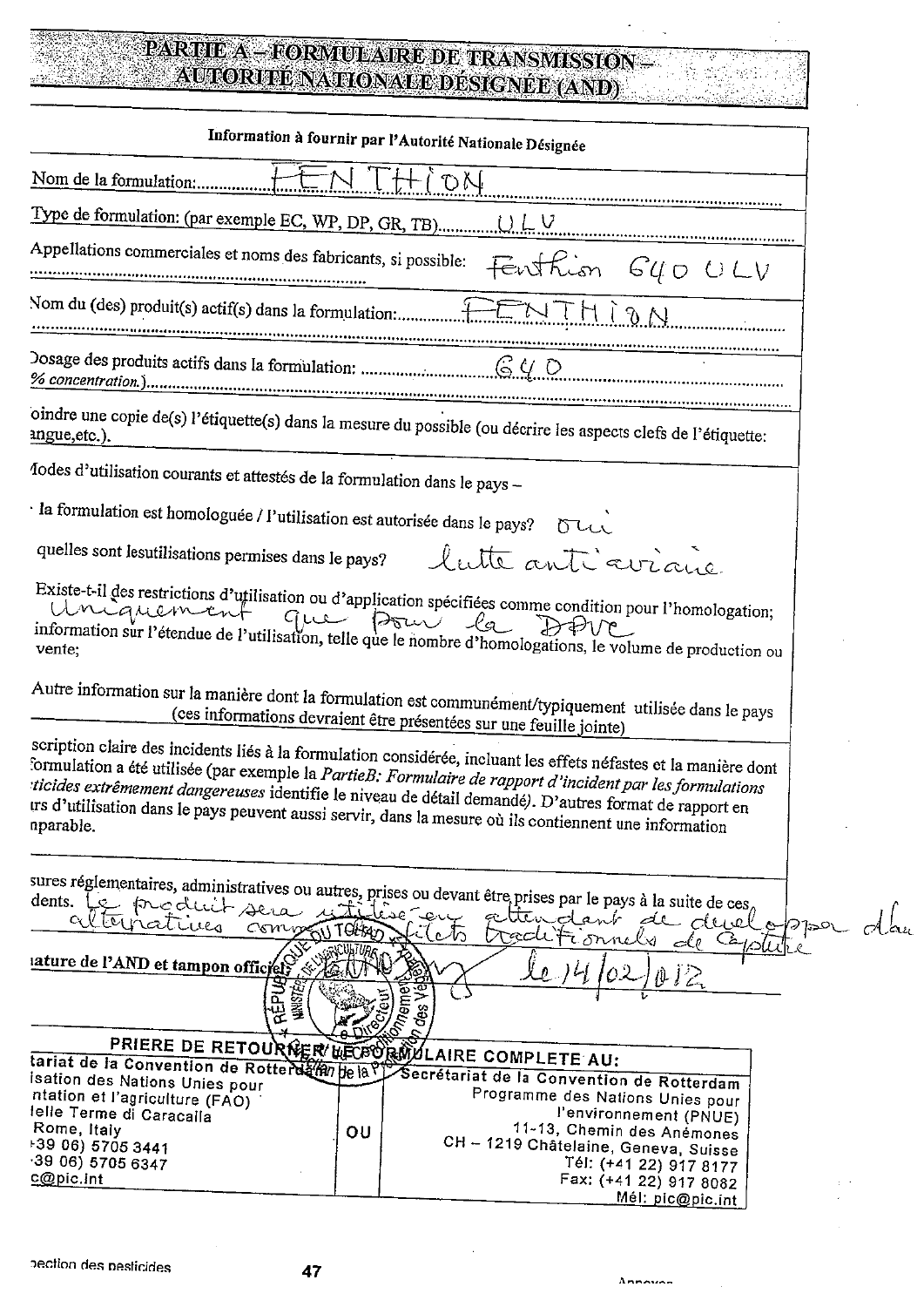#### PARTIE B-FORMULAIRE DE RAPPORT D'INCIDENT D'INTOXICATION **PAR LES PESTICIDES**  $\Gamma$  at

Ce formulaire est à compléter pour chaque individu qui a été exposé dans l'incident. Quand sen incident implique plus d'une formulation, veuillez remplir lea section I et la question 13 pour chaque formulation.

|                                                                                            | 1. Identité du produit: Quelle formulation était atilisée quand l'incident est survenu?                                                                |                                                                                                                                                                                                                   |  |  |  |  |
|--------------------------------------------------------------------------------------------|--------------------------------------------------------------------------------------------------------------------------------------------------------|-------------------------------------------------------------------------------------------------------------------------------------------------------------------------------------------------------------------|--|--|--|--|
|                                                                                            |                                                                                                                                                        |                                                                                                                                                                                                                   |  |  |  |  |
|                                                                                            | 2. Type de formulation (cocher la case correspondante):                                                                                                |                                                                                                                                                                                                                   |  |  |  |  |
|                                                                                            | $\Box$ Conc. émulsionnable. (EC)<br>$\Box$ Poudre soluble dans l'essa (SP) $\Box$ Tablette (TB)<br>A Liquide pour applications à très bas volume (ULV) | $\Box$ Poudre mouillable (WP)<br>$\Box$ Poudre pour poudrage $\langle DP \rangle$<br>$\Box$ Granule (GR)                                                                                                          |  |  |  |  |
|                                                                                            |                                                                                                                                                        | 3. Nom commercial et nom du fabriquant, si possible: FENTHION 640 ULV fabrique                                                                                                                                    |  |  |  |  |
|                                                                                            |                                                                                                                                                        | 4 Nom de(s) la matière(s) active(s) contenue(s) dans la formulation: FENTIFIEN                                                                                                                                    |  |  |  |  |
|                                                                                            |                                                                                                                                                        | 5. Quantité relative de chaque mattière active dans la formulation (% concentration, g/l, etc.); CuOg/hibia.                                                                                                      |  |  |  |  |
|                                                                                            | 6. Joindre une copie de(s) l'étiquette(s) si possible.                                                                                                 |                                                                                                                                                                                                                   |  |  |  |  |
|                                                                                            |                                                                                                                                                        | II. Description de l'incident: Comment la formulation étois-elle utilisée?                                                                                                                                        |  |  |  |  |
| 7.                                                                                         |                                                                                                                                                        | Date de l'incident: la nuit du 17 Juin 2011                                                                                                                                                                       |  |  |  |  |
| 8.                                                                                         | Lieu de l'incident:                                                                                                                                    | willage/ville: GOGOE (BDKOrO)<br>pays: Same T.C.t.t.A.D                                                                                                                                                           |  |  |  |  |
| 9.                                                                                         |                                                                                                                                                        | Personne exposée (l'identité devrait être vérifié et enregistrée avant envoi du formulaire)                                                                                                                       |  |  |  |  |
|                                                                                            | Sexe: Q masculin                                                                                                                                       | Dag: 60 and eurorsn<br>$\Box$ féminin                                                                                                                                                                             |  |  |  |  |
|                                                                                            | Si âge inconnu, précisez:                                                                                                                              | $\square$ adolescent (14-19 ans) $\cancel{\bowtie}$ adulte (>19 ans)<br>$\Box$ enfant (<14 aris)                                                                                                                  |  |  |  |  |
| 10.                                                                                        |                                                                                                                                                        | Activité au moment de l'exposition (cochez une ou plusieurs cases):                                                                                                                                               |  |  |  |  |
|                                                                                            | $\Box$ application au champ<br>$\Box$ usinge domestique<br>$\square$ ré-entrée au champ                                                                | D préparation de mixtures/remplissage<br>$\Box$ thérapie vátérinaire<br>Diutte vectorielle<br>Dautre (spécifier): paloeus a fum de la humaine                                                                     |  |  |  |  |
| 11.<br>Port de vêtement de protection pendant l'application:<br><b>Ø</b> cui<br>$\Box$ non |                                                                                                                                                        |                                                                                                                                                                                                                   |  |  |  |  |
|                                                                                            |                                                                                                                                                        |                                                                                                                                                                                                                   |  |  |  |  |
| 12,                                                                                        | Bgants<br>Elmasque                                                                                                                                     | <b>Ecompination</b><br>Chanettes de protection<br>⊠masque à filtre<br><b><i>Shortes</i></b><br>A chemise à manches longues<br><b>Apantalon long</b><br>Information sur la manière clont le produit a été utilisé: |  |  |  |  |
| a)                                                                                         |                                                                                                                                                        | Lieu de l'exposition/incident (champ, jardin, scrre, maison, etc.):                                                                                                                                               |  |  |  |  |
| b)                                                                                         |                                                                                                                                                        | ur orraux gramvous<br>Quelen action<br>Liste des animaux/cultures ou produits entreposés traités: WAAAAAA                                                                                                         |  |  |  |  |

Manual d'inspection des pesticides

Annexas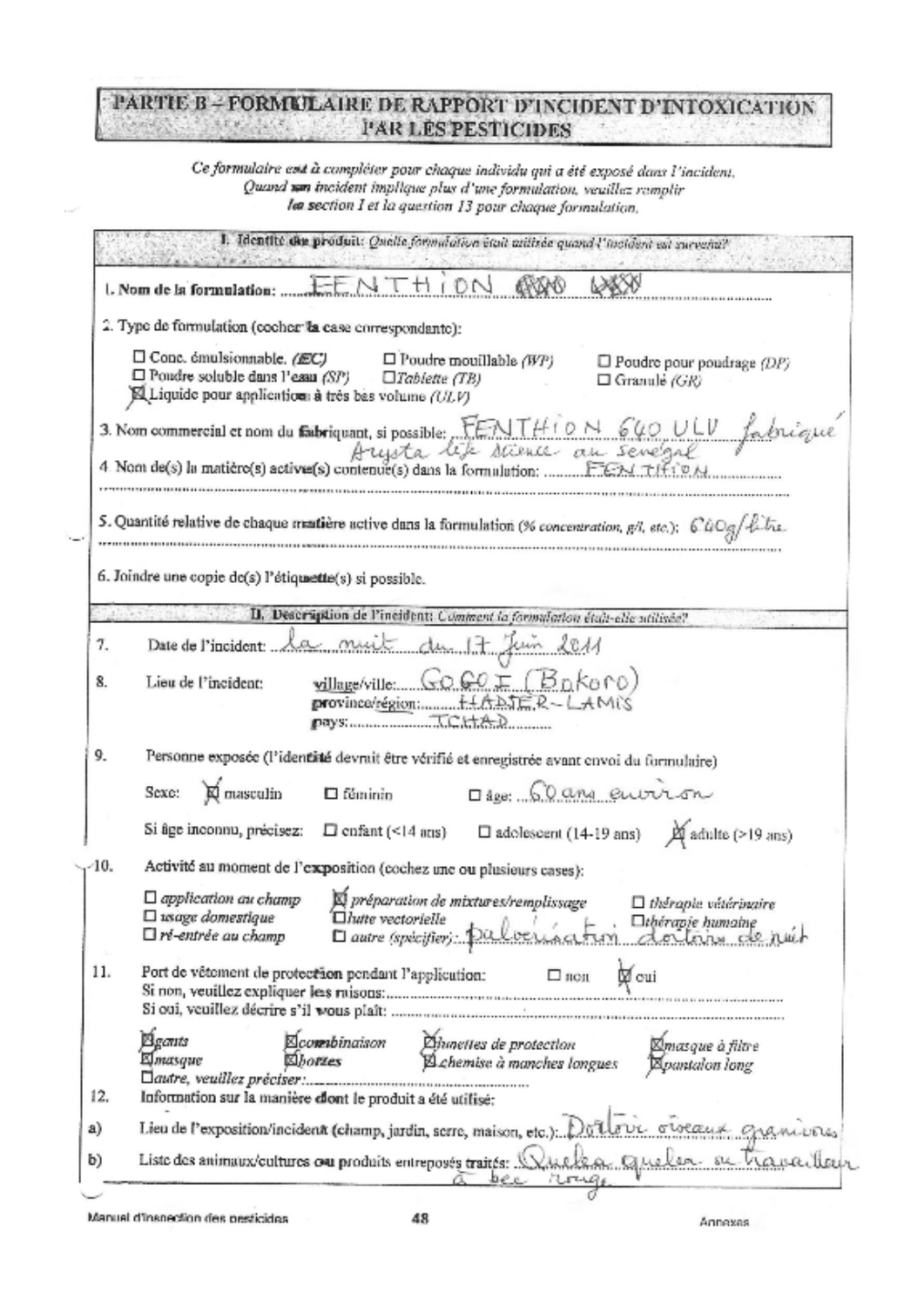|                                                                                                                                                                                   | C)  |               |                                                           |                                       |                                                                                                                                                                                                                                                                                                           |                     |                                       |                                                                 |                       |                              |                    | Méthode d'application (comment le produit était-il utilisé e.g. à la main, au seau et à la brosse, injection |
|-----------------------------------------------------------------------------------------------------------------------------------------------------------------------------------|-----|---------------|-----------------------------------------------------------|---------------------------------------|-----------------------------------------------------------------------------------------------------------------------------------------------------------------------------------------------------------------------------------------------------------------------------------------------------------|---------------------|---------------------------------------|-----------------------------------------------------------------|-----------------------|------------------------------|--------------------|--------------------------------------------------------------------------------------------------------------|
|                                                                                                                                                                                   | d)  |               |                                                           |                                       | Dose utilisée/concentration (ou quantité de pesticide utilisée): 2 litres/heu                                                                                                                                                                                                                             |                     |                                       |                                                                 |                       |                              |                    |                                                                                                              |
|                                                                                                                                                                                   | e)  |               | Durée de l'exposition:                                    |                                       | <b>M</b> heure                                                                                                                                                                                                                                                                                            |                     | $\Box$ % journée                      | $\square$ journée                                               |                       | $\square$ autre (spécifier): |                    |                                                                                                              |
| 13.<br>Dans le cas où plus d'une formulation pesticide étaient utilisé en même temps, veuillez répondre aux points<br>i) à iv) ci-dessous pour chaque formulation/matière active. |     |               |                                                           |                                       |                                                                                                                                                                                                                                                                                                           |                     |                                       |                                                                 |                       |                              |                    |                                                                                                              |
|                                                                                                                                                                                   |     | i)            |                                                           |                                       | Le pesticide était-il dans son récipient d'origine?                                                                                                                                                                                                                                                       |                     |                                       |                                                                 |                       | $\square$ non                | $\Box$ oui         |                                                                                                              |
|                                                                                                                                                                                   |     | $\mathbf{ii}$ |                                                           | L'étiquette était-elle visible?       |                                                                                                                                                                                                                                                                                                           |                     |                                       |                                                                 |                       | $\square$ non                | $\Box$ oui         |                                                                                                              |
|                                                                                                                                                                                   |     |               | l'étiquette?                                              |                                       | Si oui, l'individu exposé était-il en mesure de lire et comprendre                                                                                                                                                                                                                                        |                     |                                       |                                                                 |                       | $\Box$ non                   | $\Box$ oui         |                                                                                                              |
|                                                                                                                                                                                   |     |               |                                                           |                                       | iii) Est-ce que l'étiquette comprenait l'utilisation qui en a été faite?                                                                                                                                                                                                                                  |                     |                                       |                                                                 |                       | $\Box$ non                   | $\square$ oui      |                                                                                                              |
|                                                                                                                                                                                   |     |               |                                                           |                                       | Si non, veuillez décrire en quoi l'utilisation faite du produit diffère<br>de celle recommendée sur l'étiquette (utiliser une page supplémentaire si nécessaire):                                                                                                                                         |                     |                                       |                                                                 |                       |                              |                    |                                                                                                              |
|                                                                                                                                                                                   |     |               |                                                           |                                       | iv) L'incident reporté est-il spécifique de la manière dont la<br>formulation est généralement utilisée ?                                                                                                                                                                                                 |                     |                                       |                                                                 |                       | $\Box$ non                   | $\square$ oui      |                                                                                                              |
|                                                                                                                                                                                   | 14. |               |                                                           | (eg.: température, humidité relative) | Conditions climatiques dans lesquelles l'incident s'est produit:                                                                                                                                                                                                                                          |                     |                                       |                                                                 |                       |                              |                    | début de Saison des plui                                                                                     |
|                                                                                                                                                                                   | 15. |               |                                                           |                                       | Y avait-il d'autres individus impliqués dans le même incident?                                                                                                                                                                                                                                            |                     |                                       |                                                                 |                       | $\Box$ non                   | $\Box$ oui         |                                                                                                              |
|                                                                                                                                                                                   | 16. |               |                                                           |                                       | Veuillez préciser les autres détails importants (sur feuille séparée) dans la description de l'incident, la<br>manière dont la formulation était utilisée, et en quoi l'utilisation décrite reflète les modes d'utilisation<br>courants et attestés de la formulation dans le pays (sur feuille séparée). |                     |                                       |                                                                 |                       |                              |                    |                                                                                                              |
|                                                                                                                                                                                   |     |               |                                                           |                                       |                                                                                                                                                                                                                                                                                                           |                     | III. Description des effets nefastes: |                                                                 |                       |                              |                    |                                                                                                              |
|                                                                                                                                                                                   | 17. |               |                                                           |                                       | Réaction de l'individu (cocher une ou plusieurs cases):                                                                                                                                                                                                                                                   |                     |                                       |                                                                 |                       |                              |                    |                                                                                                              |
|                                                                                                                                                                                   |     |               | $\Box$ étourdissement<br>$\boxtimes$ salivation excessive | $\Box$ tremblement de la main         | $\square$ maux de tête<br>$\Box$ convulsion<br>El salivation excessive<br>autre, veuillez spécifier: Annumerica en Luis a 200 km<br>trailement (NA) camina)                                                                                                                                               |                     |                                       | $\square$ transpiration excessive<br>$\Box$ pupilles rétractées |                       |                              | <b>Xtitubation</b> | $\Box$ vision confuse<br>Domort<br>Dukumale                                                                  |
| 18.                                                                                                                                                                               |     |               |                                                           |                                       | Voies d'exposition (cocher la(les) voie(s) principale(s)):                                                                                                                                                                                                                                                |                     |                                       |                                                                 |                       |                              |                    |                                                                                                              |
| 19.                                                                                                                                                                               |     | $\Box$ bouche |                                                           | $\Box$ peau                           |                                                                                                                                                                                                                                                                                                           | <b>X</b> inhalation |                                       | $\Box$ yeux                                                     |                       |                              |                    |                                                                                                              |
|                                                                                                                                                                                   |     |               |                                                           |                                       | Combien de temps après la dernière utilisation de la formulation ont été observés les effets néfastes?                                                                                                                                                                                                    |                     |                                       |                                                                 |                       |                              |                    |                                                                                                              |
|                                                                                                                                                                                   |     |               |                                                           |                                       | 医氯丙基氯                                                                                                                                                                                                                                                                                                     |                     | <b>IV.</b> Traitement:                |                                                                 |                       |                              |                    |                                                                                                              |
| 20.                                                                                                                                                                               |     |               | Traitement administré:                                    |                                       | $\square$ Non                                                                                                                                                                                                                                                                                             |                     | <b>X</b> Oui                          |                                                                 | $\Box$ Ne sait pas    |                              |                    |                                                                                                              |
|                                                                                                                                                                                   |     |               | Hospitalisation:                                          |                                       | $\square$ Non                                                                                                                                                                                                                                                                                             |                     | <b>X</b> Oui                          |                                                                 | $\square$ Ne sait pas |                              |                    |                                                                                                              |
| 21.                                                                                                                                                                               |     |               |                                                           |                                       | Ajouter toute information nécessaire concernant le traitement administré, y compris l'intervention<br>médicale/le traitement/ les premiers secours ou l'hospitalisation ou les pratiques locales, etc. (une page                                                                                          |                     |                                       |                                                                 |                       |                              |                    |                                                                                                              |

u por ند دها

Ń

ر<br>موسیقی اولین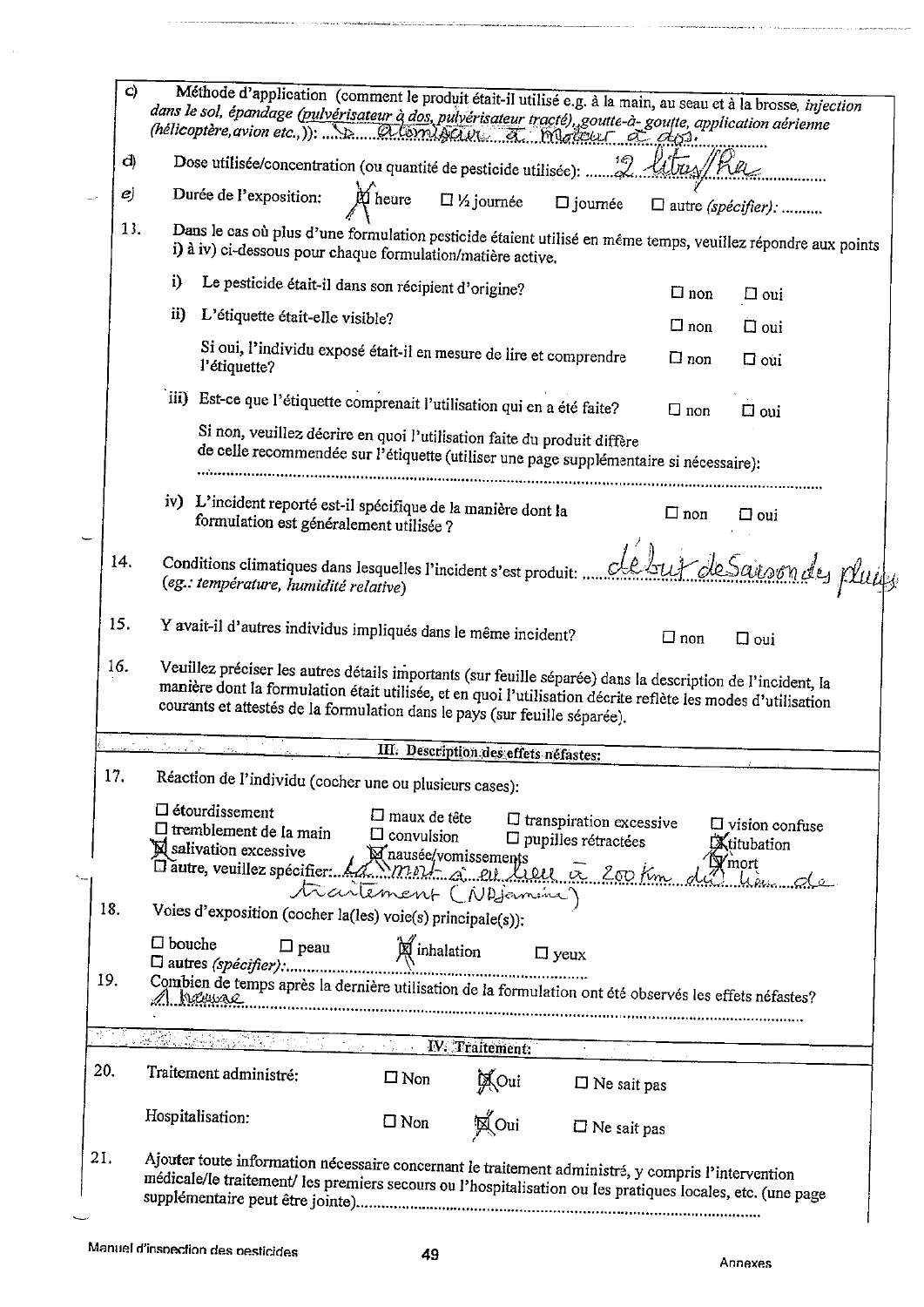## **W** Rapport communication:

- Date de la collection des données/de la consultation: 27 Novembre 2011  $\mathbf{2}$ .
- Nom et adresse de l'enquêteur: DJEKADEM RYABE SAMUEL<br>CHEL DANGE DANGE SUrveillance, Intervention et logistique  $13.$
- Catégorie de l'enquêteur:

 $m\'edical$  $\Box$  paramédical  $\boxtimes$  non médical 

 $5.$ Coordonnées au cas où de plus amples informations seraient nécessaires: 

L'incident a-t-il été rapporté par ailleurs?  $\mathbf{L}$ **XINon**  $\Box$ Oui  $S$ i oui.  $o$ *u*:

Veuillez transmettre ce formulaire à l'Autorité Nationale Désignée de votre pays.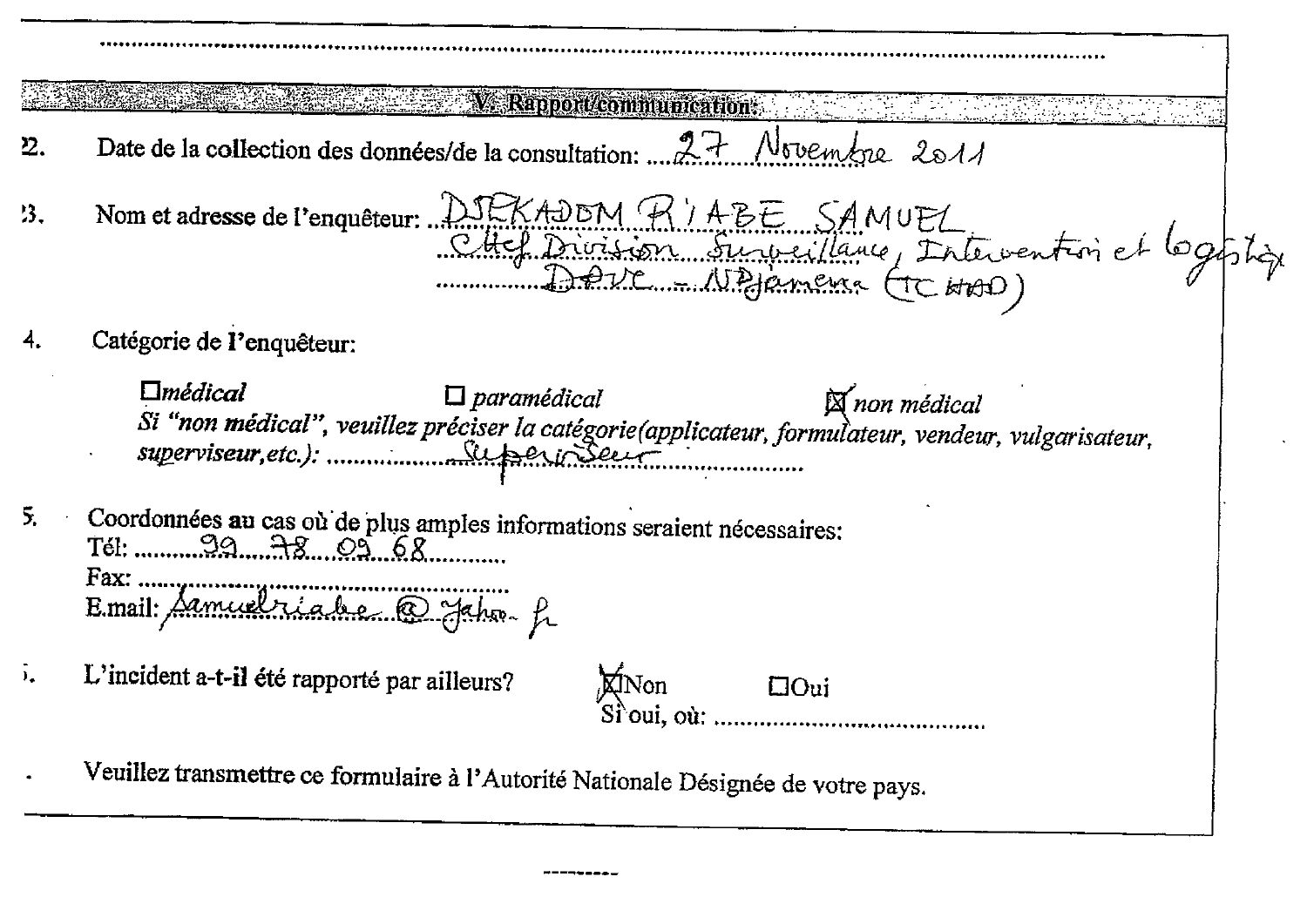#### **PART A - TRANSMITTAL FORM DESIGNATED NATIONAL AUTHORITY**

|                         | <b>Information required from a Designated National Authority</b>                                                                                                                                                                                                                                                                                                                     |
|-------------------------|--------------------------------------------------------------------------------------------------------------------------------------------------------------------------------------------------------------------------------------------------------------------------------------------------------------------------------------------------------------------------------------|
| $\mathbf{1}$            |                                                                                                                                                                                                                                                                                                                                                                                      |
| $\boldsymbol{2}$        |                                                                                                                                                                                                                                                                                                                                                                                      |
| $\mathbf{3}$            |                                                                                                                                                                                                                                                                                                                                                                                      |
| $\overline{\mathbf{4}}$ |                                                                                                                                                                                                                                                                                                                                                                                      |
| 5                       | (% concentration)                                                                                                                                                                                                                                                                                                                                                                    |
| 6                       | Attach copy of the label(s), if available (or describe the key aspects of the label: language, etc.).                                                                                                                                                                                                                                                                                |
| 7                       | Common and recognized patterns of use of the formulation within the country -                                                                                                                                                                                                                                                                                                        |
|                         | the formulation is registered / permitted for use in the country? YES<br>➤                                                                                                                                                                                                                                                                                                           |
|                         | what uses are permitted? BIRDS CONTROL<br>$\blacktriangleright$                                                                                                                                                                                                                                                                                                                      |
|                         | are there any handling or applicator restrictions specified as a condition of registration; ONLY<br>➤<br><b>FOR DPVC</b>                                                                                                                                                                                                                                                             |
|                         | information on the extent of use of the formulation, such as the number of registrations or<br>➤<br>production or sales quantity (indicate the source of information);                                                                                                                                                                                                               |
|                         | other information on how the formulation is commonly/typically used in the country<br>➤                                                                                                                                                                                                                                                                                              |
|                         | (this information should be submitted on a separate sheet attached to the completed form)                                                                                                                                                                                                                                                                                            |
| 8                       | A clear description of incidents(s) related to the problem, including adverse effects and the way<br>in which the formulation was used (for example Part B pesticide incident report form identifies key<br>elements and appropriate level of detail). Other report formats which may exist at the national<br>level may also be used, provided they contain comparable information. |
| 9                       | Any regulatory, administrative or other measure taken, or intended to be taken, by the proposing<br>Party in response to such incidents.                                                                                                                                                                                                                                             |
|                         | The product will be used waiting new developments and alternatives such a s traditional nets                                                                                                                                                                                                                                                                                         |

**Date, signature of DNA and official seal:** [original signed]

#### **PLEASE RETURN THE COMPLETED FORM TO:**

| <b>Secretariat for the Rotterdam Convention</b> | <b>OR</b> | <b>Secretariat for the Rotterdam Convention</b> |
|-------------------------------------------------|-----------|-------------------------------------------------|
| Food and Agriculture Organization of            |           | <b>United Nations Environment Programme</b>     |
| the United Nations (FAO)                        |           | (UNEP)                                          |
| Viale delle Terme di Caracalla                  |           | 11-13, Chemin des Anémones                      |
| 00153 Rome, Italy                               |           | CH – 1219 Châtelaine-Geneva, Switzerland        |
| Tel: (+39 06) 5705 2188                         |           | Tel: (+41 22) 917 8296                          |
| Fax: $(+39\,06)$ 5705 3224                      |           | Fax: $(+41 22) 917 8082$                        |
| E-mail: $pic@fao.org$                           |           | E-mail: $pic@pic.int$                           |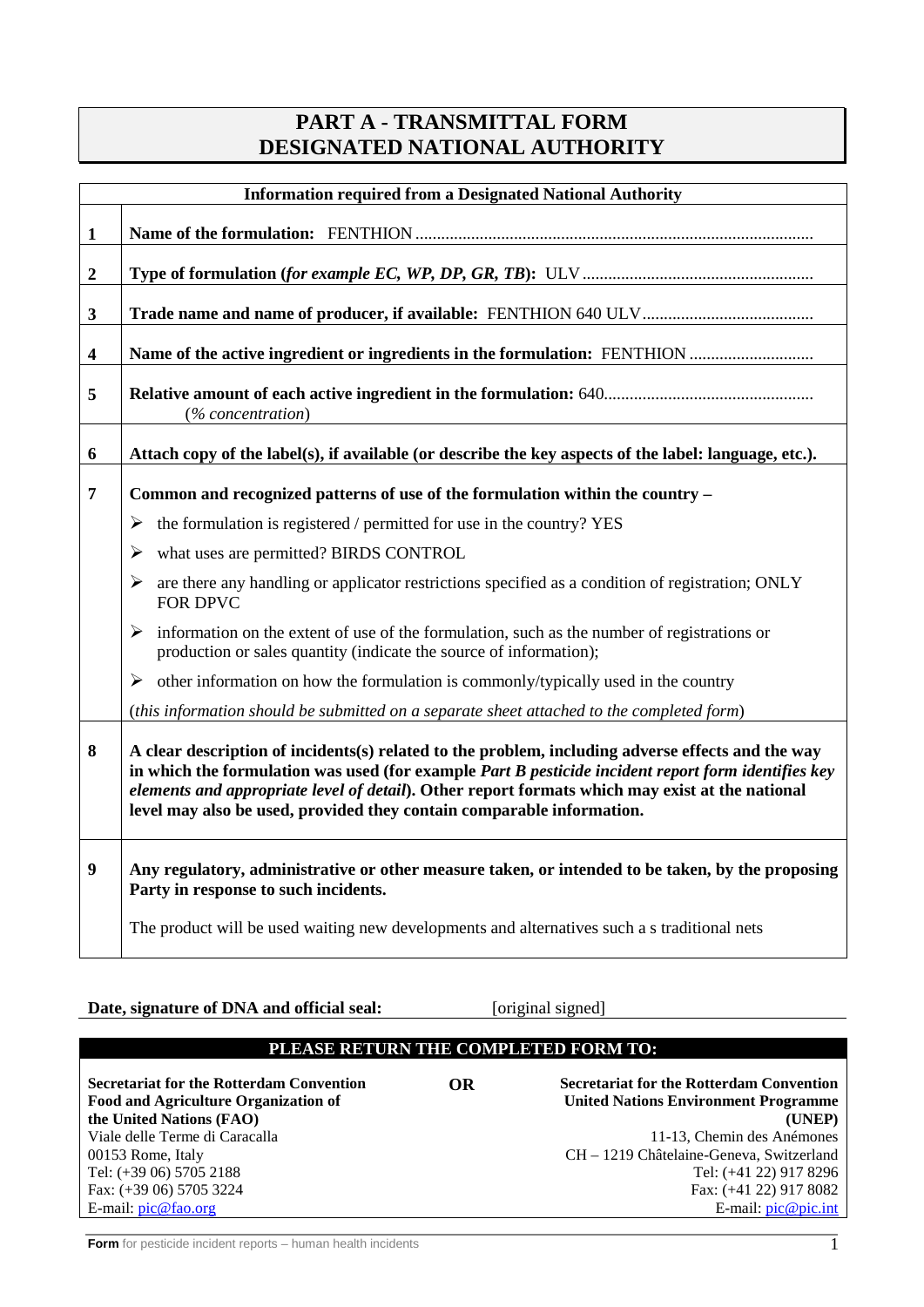## **PART B - PESTICIDE INCIDENT REPORT FORM**

*This form should be completed for each individual exposed in a given incident - Where an incident involves more than one formulation please complete Section I and question 13 for each***.**

| I. Product identity: What formulation was used when the incident took place.                                          |                                                                                                                 |                        |                            |                                                                |           |                                                                 |  |  |  |
|-----------------------------------------------------------------------------------------------------------------------|-----------------------------------------------------------------------------------------------------------------|------------------------|----------------------------|----------------------------------------------------------------|-----------|-----------------------------------------------------------------|--|--|--|
| 1.                                                                                                                    |                                                                                                                 |                        |                            |                                                                |           |                                                                 |  |  |  |
| 2.                                                                                                                    | Type of formulation (check one of the following):                                                               |                        |                            |                                                                |           |                                                                 |  |  |  |
|                                                                                                                       | $\Box$ Emulsifiable Conc. (EC)<br>$\Box$ Wettable Powder (WP)<br>$\Box$ Dustable powder (DP)                    |                        |                            |                                                                |           |                                                                 |  |  |  |
|                                                                                                                       | $\Box$ Water Soluble Powder (SP)                                                                                |                        |                            | $\boxtimes$ Ultra Low Volume (ULV)                             |           | $\Box$ Tablet (TB)                                              |  |  |  |
|                                                                                                                       | $\Box$ Granular (GR)                                                                                            |                        |                            |                                                                |           |                                                                 |  |  |  |
| Trade name and name of producer, if available: Fenthion 640 ULV produced in Senegal by<br>3.<br>"Arysta life science" |                                                                                                                 |                        |                            |                                                                |           |                                                                 |  |  |  |
| 4.                                                                                                                    | Name of the active ingredient(s) in the formulation: Fenthion                                                   |                        |                            |                                                                |           |                                                                 |  |  |  |
| 5.                                                                                                                    | Relative amount of each active ingredient in the formulation: 640 g/litre<br>$(\%$ concentration, $g/l$ , etc.) |                        |                            |                                                                |           |                                                                 |  |  |  |
| 6.                                                                                                                    | Attach copy of the label(s), if available.                                                                      |                        |                            |                                                                |           |                                                                 |  |  |  |
|                                                                                                                       |                                                                                                                 |                        |                            | II. Description of the incident: How the formulation was used. |           |                                                                 |  |  |  |
| 7.                                                                                                                    |                                                                                                                 |                        |                            |                                                                |           |                                                                 |  |  |  |
| 8.                                                                                                                    | <b>Location of incident:</b>                                                                                    |                        |                            |                                                                |           |                                                                 |  |  |  |
|                                                                                                                       |                                                                                                                 |                        |                            |                                                                |           |                                                                 |  |  |  |
|                                                                                                                       |                                                                                                                 |                        |                            |                                                                |           |                                                                 |  |  |  |
| 9.                                                                                                                    | Person exposed (identity should be checked and recorded before submission of the form)                          |                        |                            |                                                                |           |                                                                 |  |  |  |
|                                                                                                                       | Sex:                                                                                                            | $\boxtimes$ male       | $\Box$ female              |                                                                |           | $\square$ age: 60 years (approximately)                         |  |  |  |
|                                                                                                                       | If age unknown:                                                                                                 | $\Box$ child (<14 yrs) |                            | $\Box$ adolescent (14-19 yrs)                                  |           | $\boxtimes$ adult (>19 yrs)                                     |  |  |  |
| 10.                                                                                                                   | Main activity at time of exposure (check one or more of the following):                                         |                        |                            |                                                                |           |                                                                 |  |  |  |
|                                                                                                                       | $\Box$ application in field                                                                                     |                        | $\boxtimes$ mixing/loading |                                                                |           | $\Box$ veterinary therapy                                       |  |  |  |
|                                                                                                                       | $\Box$ household application                                                                                    |                        |                            | $\Box$ vector control application                              |           | $\Box$ human therapy                                            |  |  |  |
|                                                                                                                       | $\Box$ re-entry to treated field                                                                                |                        |                            |                                                                |           | $\boxtimes$ other, please specify: spraying bird nests at night |  |  |  |
| 11.                                                                                                                   | Was protective clothing used during application?                                                                |                        |                            |                                                                | $\Box$ no | $\boxtimes$ yes                                                 |  |  |  |
|                                                                                                                       |                                                                                                                 |                        |                            |                                                                |           |                                                                 |  |  |  |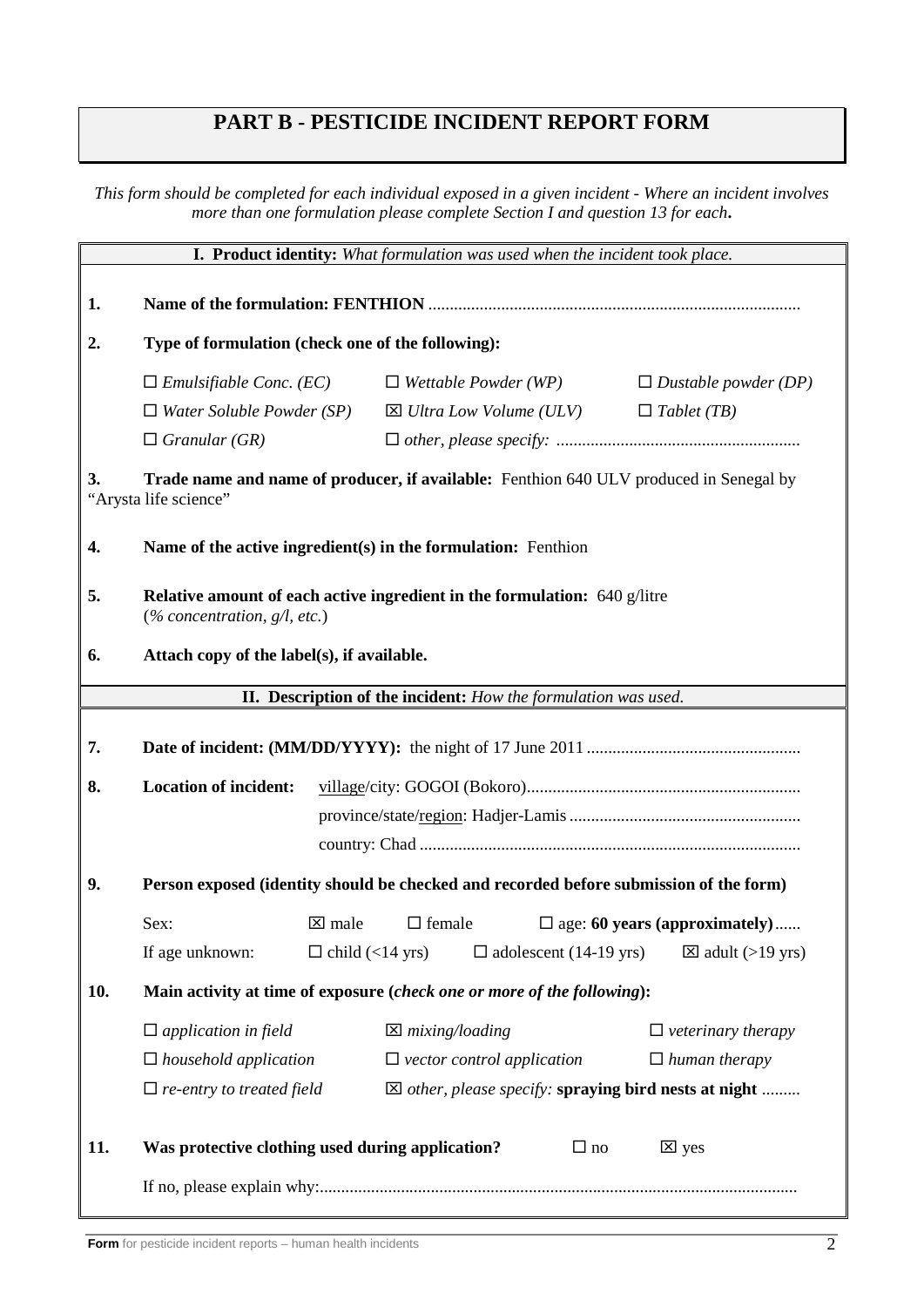|                                                                                | If yes, briefly describe (check one or more of the following):                                                                                                                                                                                                           |                                                       |                                                                                              |                        |            |  |  |  |  |
|--------------------------------------------------------------------------------|--------------------------------------------------------------------------------------------------------------------------------------------------------------------------------------------------------------------------------------------------------------------------|-------------------------------------------------------|----------------------------------------------------------------------------------------------|------------------------|------------|--|--|--|--|
|                                                                                | $\boxtimes$ gloves                                                                                                                                                                                                                                                       | $\boxtimes$ overalls                                  | $\boxtimes$ eye glasses                                                                      | $\boxtimes$ respirator |            |  |  |  |  |
|                                                                                | $\boxtimes$ face mask                                                                                                                                                                                                                                                    | $\boxtimes$ boots/shoes                               | $\boxtimes$ long-sleeve shirt                                                                | $\boxtimes$ long pants |            |  |  |  |  |
|                                                                                |                                                                                                                                                                                                                                                                          |                                                       |                                                                                              |                        |            |  |  |  |  |
| 12.                                                                            | Information on how product was being used:                                                                                                                                                                                                                               |                                                       |                                                                                              |                        |            |  |  |  |  |
| (a)<br>Location of exposure/incident (field, garden, greenhouse, house, etc.): |                                                                                                                                                                                                                                                                          |                                                       |                                                                                              |                        |            |  |  |  |  |
|                                                                                |                                                                                                                                                                                                                                                                          |                                                       |                                                                                              |                        |            |  |  |  |  |
|                                                                                | (b)<br>List the animals/crop(s)/stored products treated if relevant:                                                                                                                                                                                                     |                                                       |                                                                                              |                        |            |  |  |  |  |
|                                                                                |                                                                                                                                                                                                                                                                          |                                                       |                                                                                              |                        |            |  |  |  |  |
|                                                                                | (c)<br>Application method: (How product was used e.g. hand, bucket & brush, soil injection, spray<br>(backpack, tractor mounted, etc), drip irrigation, aerial (helicopter, plane etc.)):                                                                                |                                                       |                                                                                              |                        |            |  |  |  |  |
|                                                                                |                                                                                                                                                                                                                                                                          |                                                       |                                                                                              |                        |            |  |  |  |  |
|                                                                                | (d)                                                                                                                                                                                                                                                                      |                                                       | Dose applied/concentration (or amount of pesticide applied):                                 |                        |            |  |  |  |  |
|                                                                                |                                                                                                                                                                                                                                                                          |                                                       |                                                                                              |                        |            |  |  |  |  |
|                                                                                | (e)                                                                                                                                                                                                                                                                      | Duration of the exposure period:                      |                                                                                              |                        |            |  |  |  |  |
|                                                                                | $\boxtimes$ hours                                                                                                                                                                                                                                                        | $\Box$ 1/2 day                                        | $\Box$ day                                                                                   |                        |            |  |  |  |  |
| 13.                                                                            | If more than one pesticide formulation was used at the same time, please respond to points i) to<br>iv) below for each formulation. (see also Part I Product Identity)                                                                                                   |                                                       |                                                                                              |                        |            |  |  |  |  |
|                                                                                | i) Was the pesticide in its original container?                                                                                                                                                                                                                          | $\Box$ no                                             | $\Box$ yes                                                                                   |                        |            |  |  |  |  |
|                                                                                | ii) Was the label available?                                                                                                                                                                                                                                             |                                                       |                                                                                              | $\Box$ no              | $\Box$ yes |  |  |  |  |
|                                                                                |                                                                                                                                                                                                                                                                          |                                                       | If yes, was exposed individual able to read and understand label?                            | $\Box$ no              | $\Box$ yes |  |  |  |  |
|                                                                                |                                                                                                                                                                                                                                                                          | iii) Does the label include the reported use?         |                                                                                              | $\Box$ no              | $\Box$ yes |  |  |  |  |
|                                                                                |                                                                                                                                                                                                                                                                          |                                                       | If no, describe how the use reported above differs from that recommended on the label (use a |                        |            |  |  |  |  |
|                                                                                |                                                                                                                                                                                                                                                                          |                                                       | iv) Is the reported incident typical of how the formulation is generally used?               | $\Box$ no              | $\Box$ yes |  |  |  |  |
| 14.                                                                            |                                                                                                                                                                                                                                                                          |                                                       | Climatic conditions under which the incident occurred (eg. temperature, relative humidity):  |                        |            |  |  |  |  |
|                                                                                |                                                                                                                                                                                                                                                                          |                                                       |                                                                                              |                        |            |  |  |  |  |
| 15.                                                                            |                                                                                                                                                                                                                                                                          | Were other individuals affected in the same incident? |                                                                                              | $\Box$ no              | $\Box$ yes |  |  |  |  |
|                                                                                |                                                                                                                                                                                                                                                                          |                                                       |                                                                                              |                        |            |  |  |  |  |
| 16.                                                                            | Include any other details that may be useful in describing the incident and the way in which the<br>formulation was used, in particular how the use reported here reflects common or recognized<br>use patterns for this formulation (additional pages may be attached). |                                                       |                                                                                              |                        |            |  |  |  |  |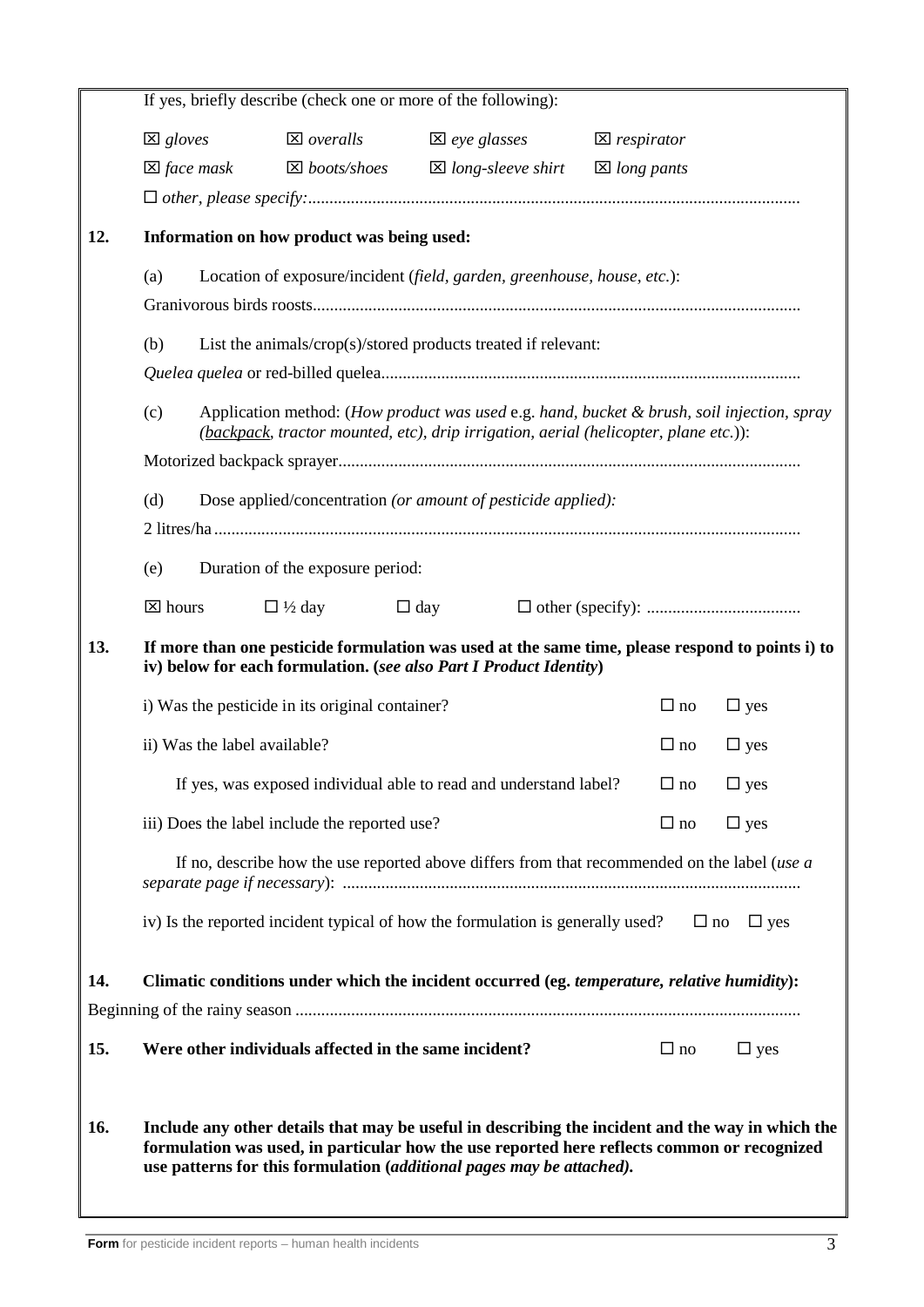|     | III. Description of adverse effects:                                                                                                                                            |                                                                               |                   |                         |                             |  |  |  |  |
|-----|---------------------------------------------------------------------------------------------------------------------------------------------------------------------------------|-------------------------------------------------------------------------------|-------------------|-------------------------|-----------------------------|--|--|--|--|
| 17. | Individual's reaction (check one or more of the following):                                                                                                                     |                                                                               |                   |                         |                             |  |  |  |  |
|     | $\Box$ dizziness                                                                                                                                                                | $\Box$ headache                                                               |                   | $\Box$ blurred vision   | $\Box$ excessive sweating   |  |  |  |  |
|     | $\Box$ hand tremor                                                                                                                                                              | $\Box$ convulsion                                                             |                   | $\boxtimes$ staggering  | $\Box$ narrow pupils/miosis |  |  |  |  |
|     | $\boxtimes$ excessive salivation                                                                                                                                                | $\boxtimes$ nausea/vomiting                                                   | $\boxtimes$ death |                         |                             |  |  |  |  |
|     | $\boxtimes$ <i>other, please specify:</i> death occurred 200 km from the place of treatment (N'Djamena)                                                                         |                                                                               |                   |                         |                             |  |  |  |  |
| 18. | Route of exposure (check main route or more than one if applicable)                                                                                                             |                                                                               |                   |                         |                             |  |  |  |  |
|     | $\Box$ mouth<br>$\Box$ skin                                                                                                                                                     | $\Box$ eyes                                                                   |                   | $\boxtimes$ inhalation  |                             |  |  |  |  |
|     |                                                                                                                                                                                 |                                                                               |                   |                         |                             |  |  |  |  |
|     |                                                                                                                                                                                 |                                                                               |                   |                         |                             |  |  |  |  |
| 19. | How soon after last use of the formulation were the adverse effects observed:                                                                                                   |                                                                               |                   |                         |                             |  |  |  |  |
|     |                                                                                                                                                                                 |                                                                               |                   |                         |                             |  |  |  |  |
|     |                                                                                                                                                                                 | <b>IV.</b> Management:                                                        |                   |                         |                             |  |  |  |  |
| 20. | <b>Treatment given:</b>                                                                                                                                                         | $\boxtimes$ Yes<br>$\Box$ No                                                  |                   | $\Box$ Unknown          |                             |  |  |  |  |
|     | <b>Hospitalization:</b>                                                                                                                                                         | $\boxtimes$ Yes<br>$\square$ No                                               |                   | $\Box$ Unknown          |                             |  |  |  |  |
| 21. |                                                                                                                                                                                 |                                                                               |                   |                         |                             |  |  |  |  |
|     | Include any other details/information regarding treatment including medical intervention/first<br>aid/hospitalization/local practices, etc. (additional pages may be attached): |                                                                               |                   |                         |                             |  |  |  |  |
|     |                                                                                                                                                                                 |                                                                               |                   |                         |                             |  |  |  |  |
|     |                                                                                                                                                                                 | V. Reporting/communication:                                                   |                   |                         |                             |  |  |  |  |
|     |                                                                                                                                                                                 |                                                                               |                   |                         |                             |  |  |  |  |
| 22. |                                                                                                                                                                                 |                                                                               |                   |                         |                             |  |  |  |  |
| 23. | Name and address of investigator/data collector: DJEKADOM RIABE SAMUEL<br>Head, Department of Surveillance, Intervention and Logistic DPVC - N'Djamena (CHAD)                   |                                                                               |                   |                         |                             |  |  |  |  |
|     |                                                                                                                                                                                 |                                                                               |                   |                         |                             |  |  |  |  |
|     |                                                                                                                                                                                 |                                                                               |                   |                         |                             |  |  |  |  |
| 24. | Category of investigator/data collector:                                                                                                                                        |                                                                               |                   |                         |                             |  |  |  |  |
|     | $\Box$ medical                                                                                                                                                                  | $\Box$ paramedical                                                            |                   | $\boxtimes$ non-medical |                             |  |  |  |  |
|     | If non-medical, then specify type of person (applicator, formulator, vendor, extension worker,                                                                                  |                                                                               |                   |                         |                             |  |  |  |  |
| 25. | <b>Contact if further information is needed:</b>                                                                                                                                |                                                                               |                   |                         |                             |  |  |  |  |
|     |                                                                                                                                                                                 |                                                                               | E.mail:           |                         |                             |  |  |  |  |
| 26. | Has this incident been reported elsewhere?                                                                                                                                      |                                                                               | $\boxtimes$ No    | $\Box$ Yes              |                             |  |  |  |  |
|     |                                                                                                                                                                                 |                                                                               |                   |                         |                             |  |  |  |  |
|     |                                                                                                                                                                                 | Send the completed incident report form to the Designated National Authority. |                   |                         |                             |  |  |  |  |
|     |                                                                                                                                                                                 | (Name and address of the DNA)                                                 |                   |                         |                             |  |  |  |  |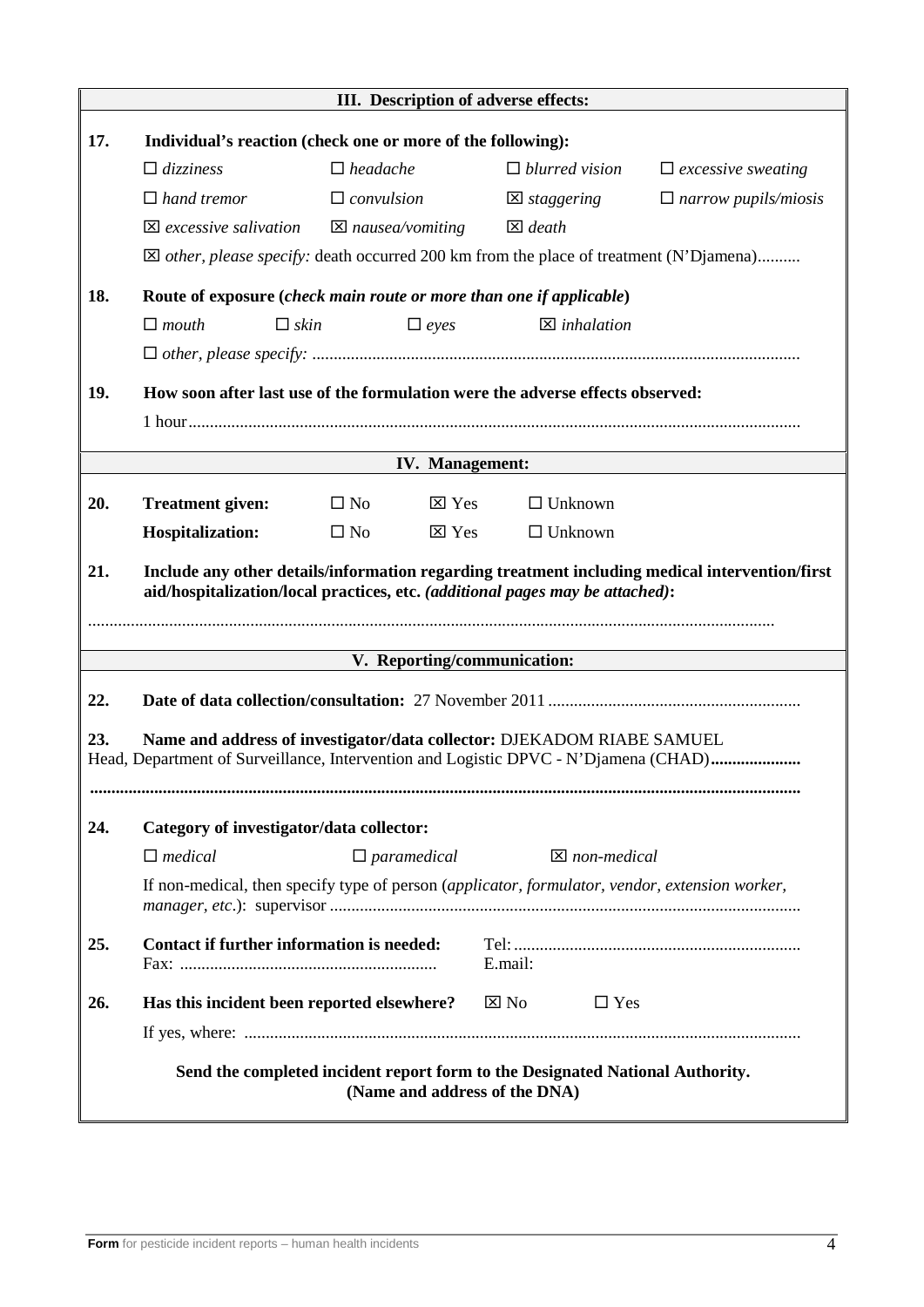#### *COMPLEMENT*

#### **Point 12 :**

- $\checkmark$  Temps approximatif total d'exposition :
	- Déversement Fenthion du tonnelet dans le seau : **16 mn en 2 jours ;**
	- Remplissage réservoir Atomiseur à dos à essence : **10 mn en 2 jours ;**
	- Traitement : **1h 30 mn** le premier jour et **1h 45 mn** le 2éme jour.

*En définitif, le temps d'exposition est de 4 heures en 2 jours.*

#### **Point 13 :**

- $\checkmark$  Question ii) : oui, l'individu exposé était en mesure de lire et comprendre l'étiquette.
- $\checkmark$  Question iv) :
	- L'incident est spécifique de la manière dont la formulation est généralement utilisée ;
	- Le produit Fenthion 600 UL ou 640 UL reste l'exclusivité d'utilisation par la Direction de la Protection des Végétaux et du Conditionnement (DPVC) qui lance les commandes, les réceptionne aux résultats des tests d'efficacité biologique et les mets à disposition des équipes d'intervention pour leur emploi dans les dortoirs d'oiseaux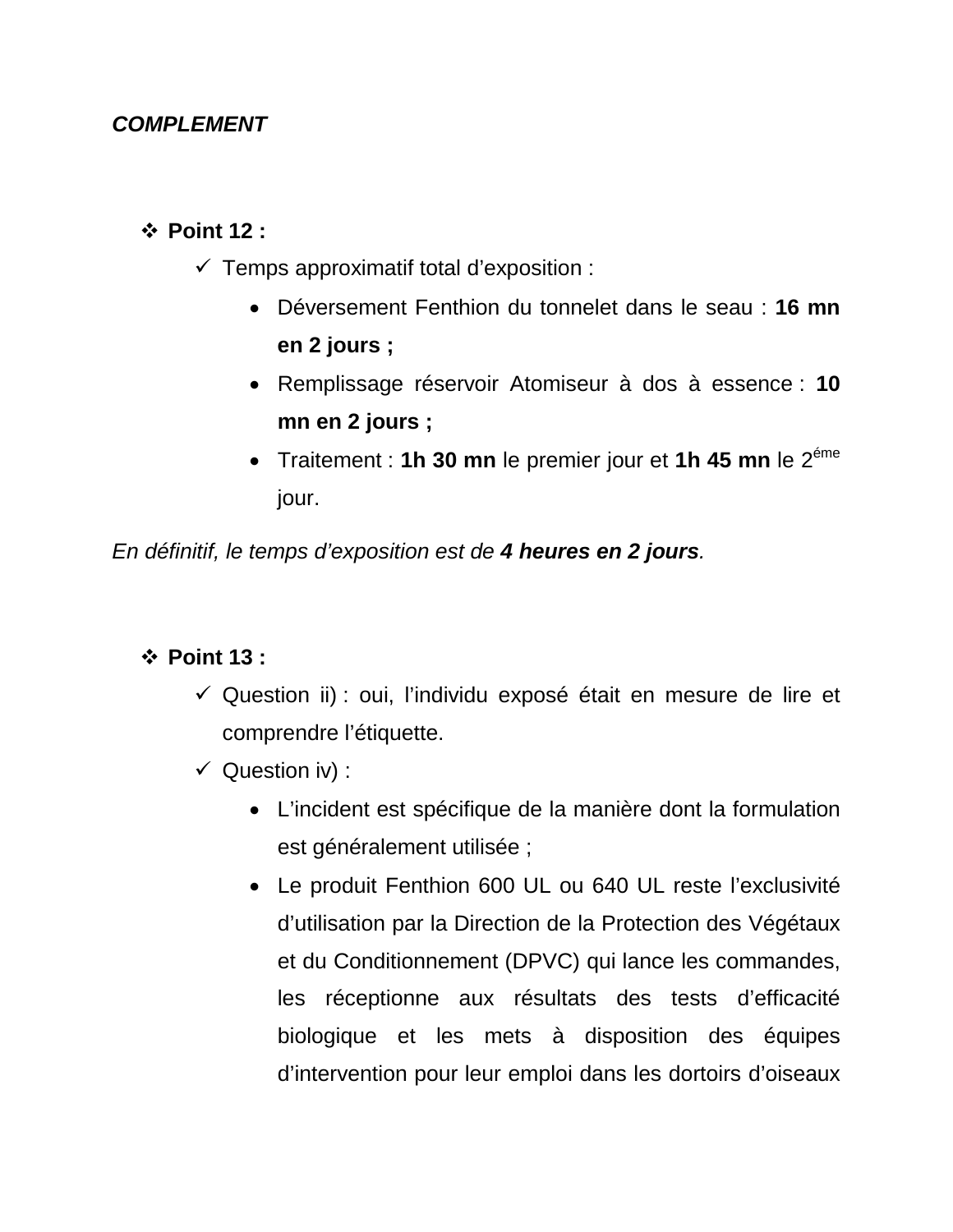granivores et ce, après sensibilisation des populations sur les dangers du produit pour les personnes, le bétail et l'environnement.

#### **Point 14 :**

 $\checkmark$  Conditions climatiques au moment de l'intoxication : C'était les débuts d'installation des pluies, donc il faisait chaud et humide.

#### **Point 15 :**

 $\checkmark$  D'autres personnes n'ont pas connu les effets.

## **Point 18 :**

 $\checkmark$  Le manipulateur a participé à la fois au remplissage et à l'application, donc est inconnu précisément comment il était intoxiqué.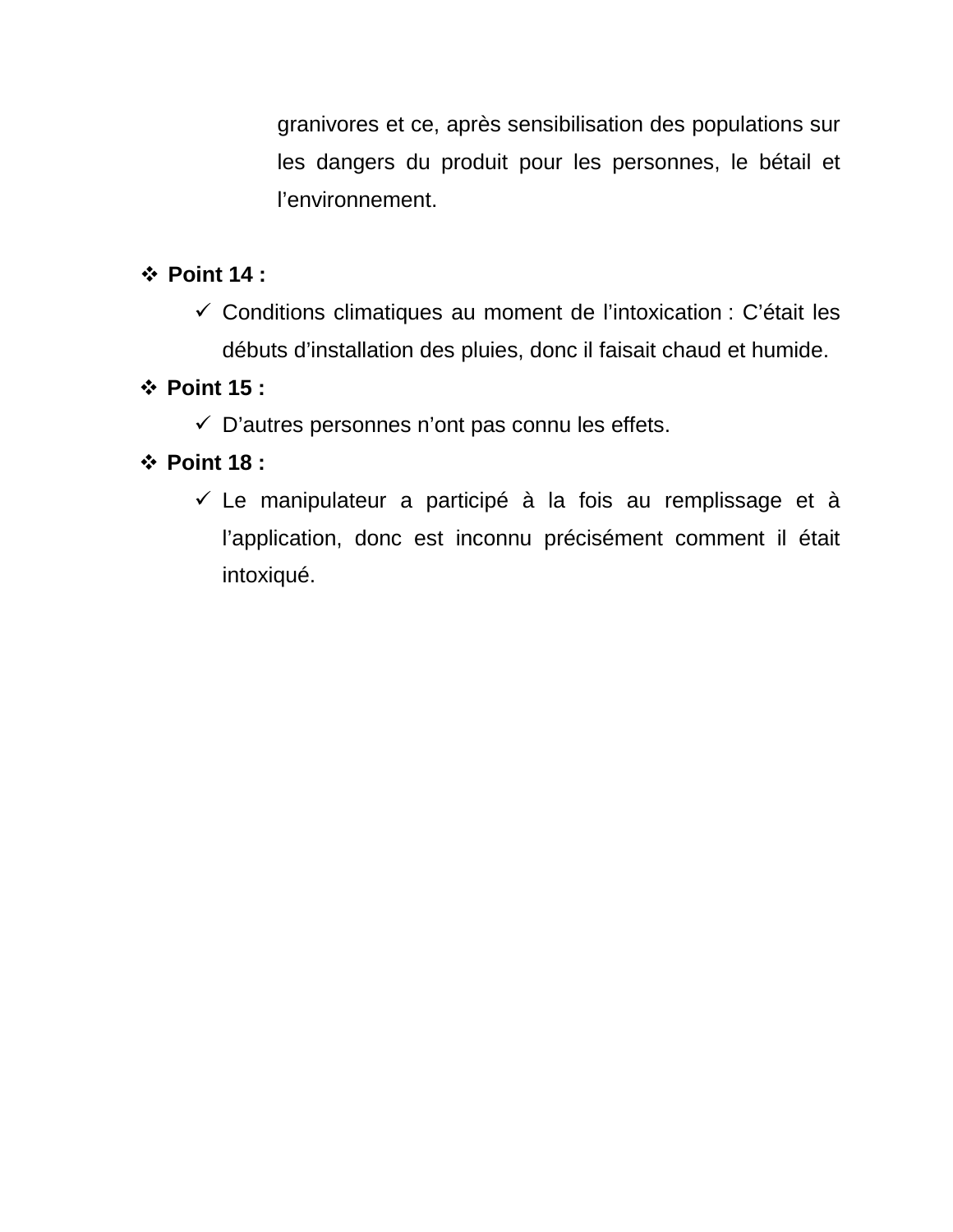#### *COMPLEMENT*

#### **Point 12 :**

- $\checkmark$  Approximate total time of exposure :
	- Pouring Fenthion from the keg to the bucket : **16 mn in 2 days ;**
	- Filling the reservoir, petrol backpack sprayer : **10 mn in 2 days ;**
	- Treatment: **1h 30 mn** the first day and **1h 45 mn** the 2<sup>nd</sup> day.

*To conclude, the exposure time is 4 hours in 2 days.*

#### **Point 13 :**

- $\checkmark$  Question ii): yes, the exposed person could read and understand the label.
- $\checkmark$  Question iv) :
	- The incident is specific of the way the formulation is generally used ;
	- The product Fenthion 600 UL or 640 UL is of exclusive use of the Direction of Plant Protection and Conditioning (DPVC) which places the orders, receives the results of biological efficiency testing, and puts them at the disposition of intervention teams for their use in the granivorous bird nests, after making people aware of the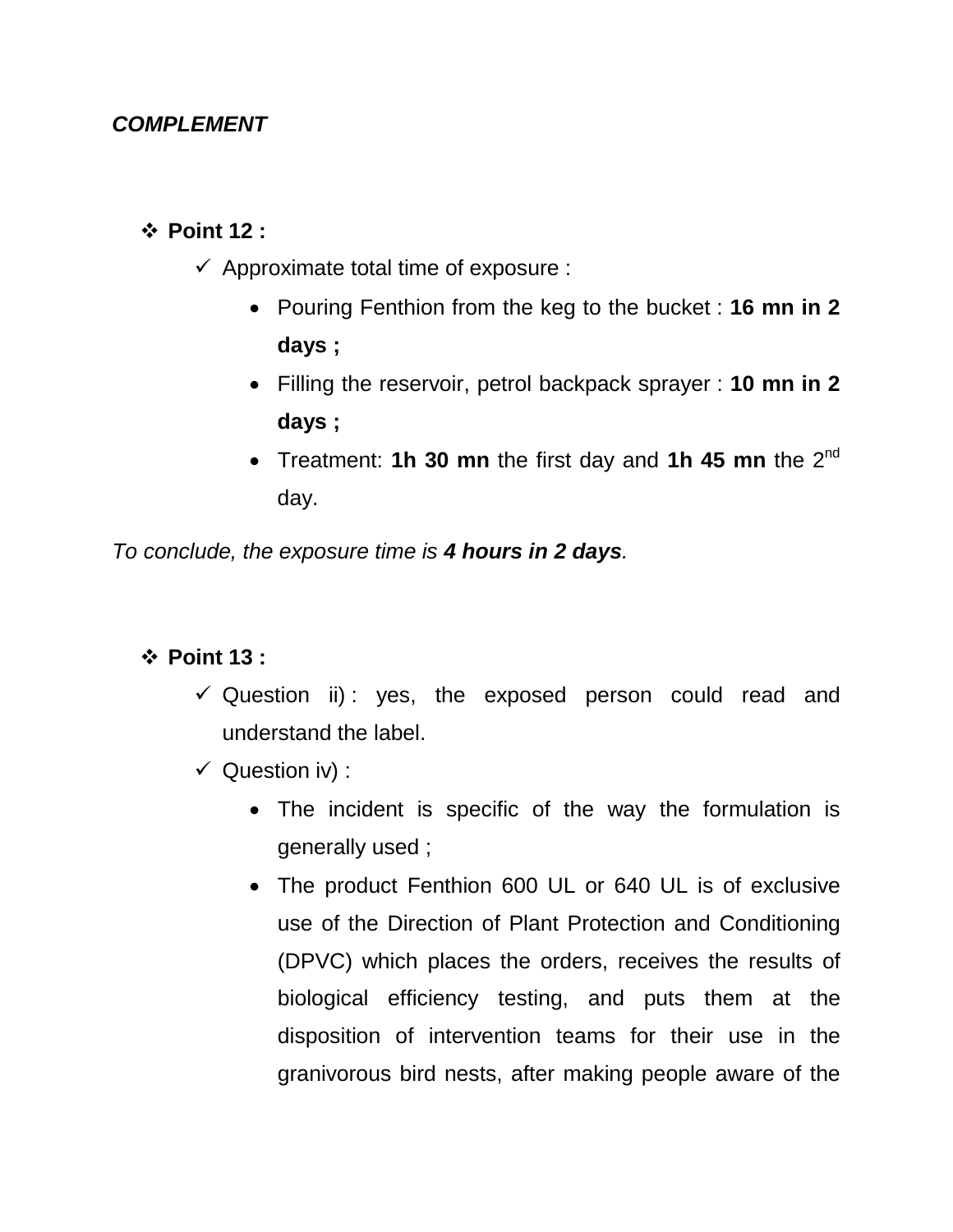danger that the product constitutes for human beings, livestock and the environment.

### **Point 14 :**

 $\checkmark$  Climate conditions when the intoxication occurred : it was at the beginning of the rainy season, it was therefore hot and humid.

#### **Point 15 :**

 $\checkmark$  Other people didn't experience the effects.

#### **Point 18 :**

 $\checkmark$  The applicator took part both in filling and application, so it is uncertain exactly how he got intoxicated.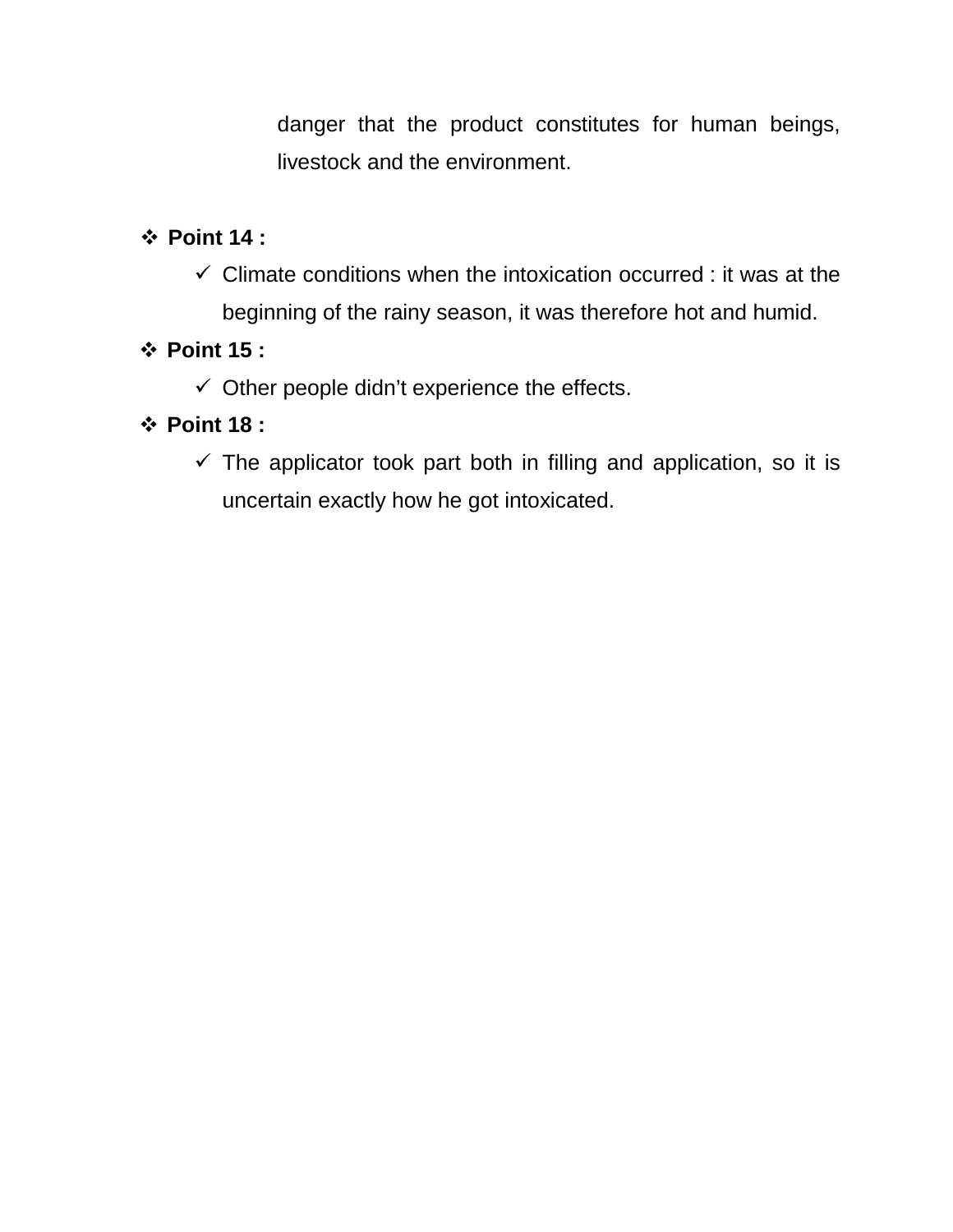*REPUBLIQUE DU TCHAD UNITE – TRAVAIL - PROGRES PRESIDENCE DE LA REPUBLIQUE PRIMATURE MINISTERE DE L'AGRICULTURE ET DE L'IRRIGATION SECRETARIAT GENERAL DIRECTION DE LA PRODUCTION AGRICOLE ET DE LA FORMATION DIRECTION DE LA PROTECTION DES VEGETAUX ET DU CONDITIONNEMENT*

# *NOTE EXPLICATIVE SUR LE FENTHION UTILISE DANS LE CADRE DE LA LUTTE ANTIAVIAIRE AU TCHAD*

# *1 Conditions de la lutte anti aviaire*

Les oiseaux granivores sont des ravageurs migrateurs qui constituent *une grande préoccupation pour les paysans producteurs de céréales au Tchad.*

*Ce sont souvent les mange mil ou travailleur à bec rouge (Quelea quelea), le moineau doré (Passer luteus) et le gendarme du village (Ploceus cuculatus ).*

*Ces ravageurs sont des espèces grégaires et toutes leurs activités se font en bandes comportant plusieurs milliers d'individus. Ills se regroupent en dortoirs (saison sèche) et en nidification (saison des pluies).*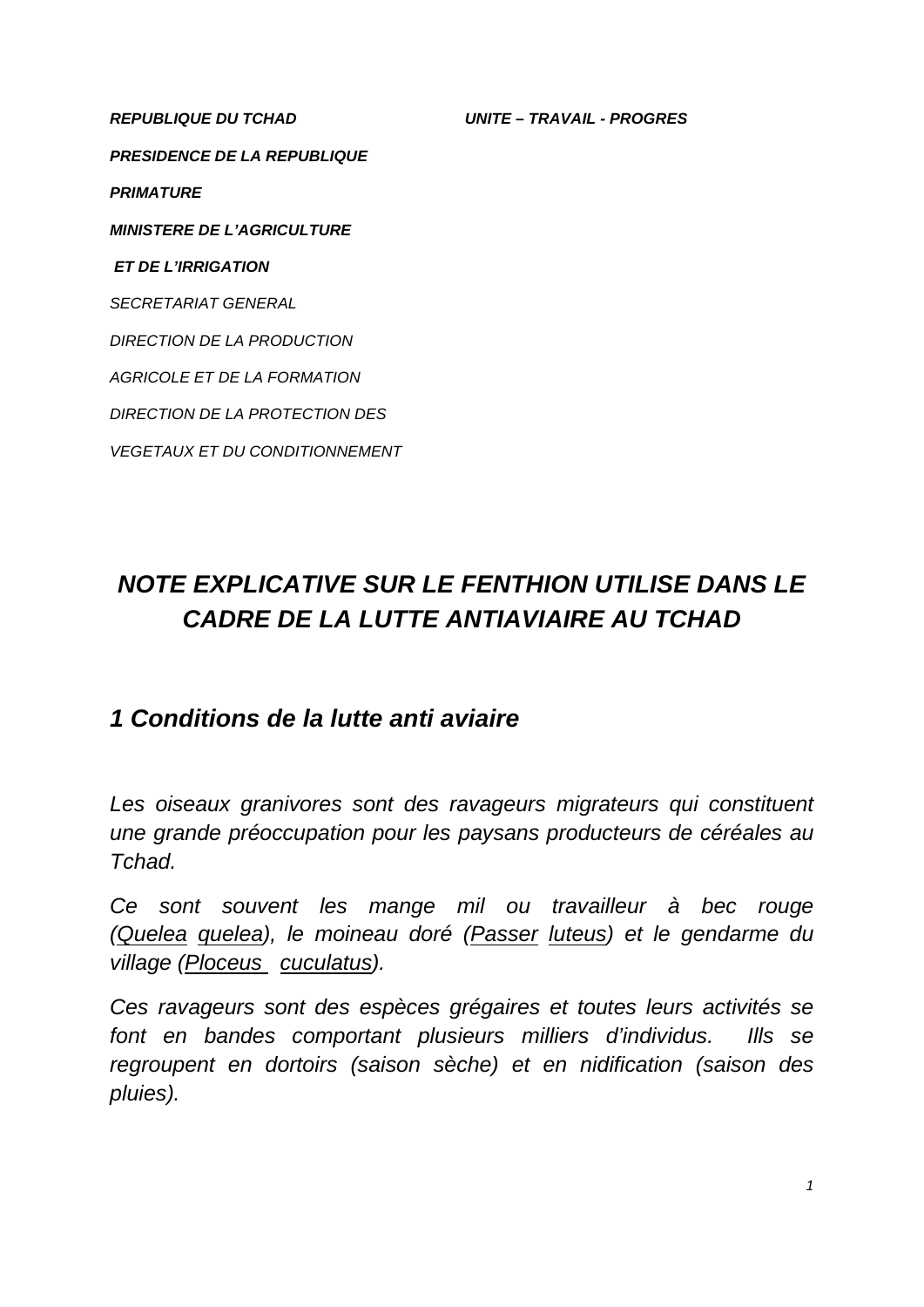*Pendant la période de leur vie en dortoirs (février, mars, avril, mai) de ces ravageurs, l'intervention terrestre est la plus indiquée, car les mares voisines des dortoirs sont asséchées ; permettant aux véhicules équipés d'appareils de traitement d'approcher aisément les dortoirs pour les opérations de traitement qui ne se font que de nuit dans les dortoirs actifs.* 

*Cette période est également la plus adaptée parce que les troupeaux de bétails se trouvent plus au sud du pays, évitant ainsi les problèmes de pollution de pâturages voisins aux dortoirs.*

*C'est aussi le moment le encore mieux indiqué pour éviter d'une manière générale les problèmes de pollution de l'environnement (faune et ressource halieutique) lié aux ruissèlements des eaux de pluie.*

Les dégâts causés sur les cultures céréalières sont énormes, ils sont *estimés dans l'ordre de 30% à 60%.*

*Hormis le BET, ce fléau touche toutes les Régions du Tchad plus particulièrement le Hadjer-Lamis, le Chari-Baguirmi, le Guera, le Salamat, le Ouaddaï,le Wadi Fira, le Lac, les deux Mayo Kebbi, la Tandjilé et le Moyen Chari .Il en est de même pour les cultures de contre saisons ( bérébéré et riz).*

#### *2. MOYEN DE LUTTE*

*A défaut d'une intervention musclée (traitements aériens et terrestres), les méthodes traditionnelles de lutte utilisées par les paysans (filets hadjaraï ou Massa, dénichages, ébranchages des arbres reposoirs, et effarouchages) sont parfois menées mais considérées comme un coup d'épée dans l'eau.*

*Ceci a permis à ces ravageurs de se reproduire chaque année pour atteindre des bandes comportant des millions d'individus qui hantent toute la bande sahélo- soudanienne de notre Pays ,détruisant systématiquement toute culture céréalière à l'approche de maturation en saison des pluies et en contre saison.*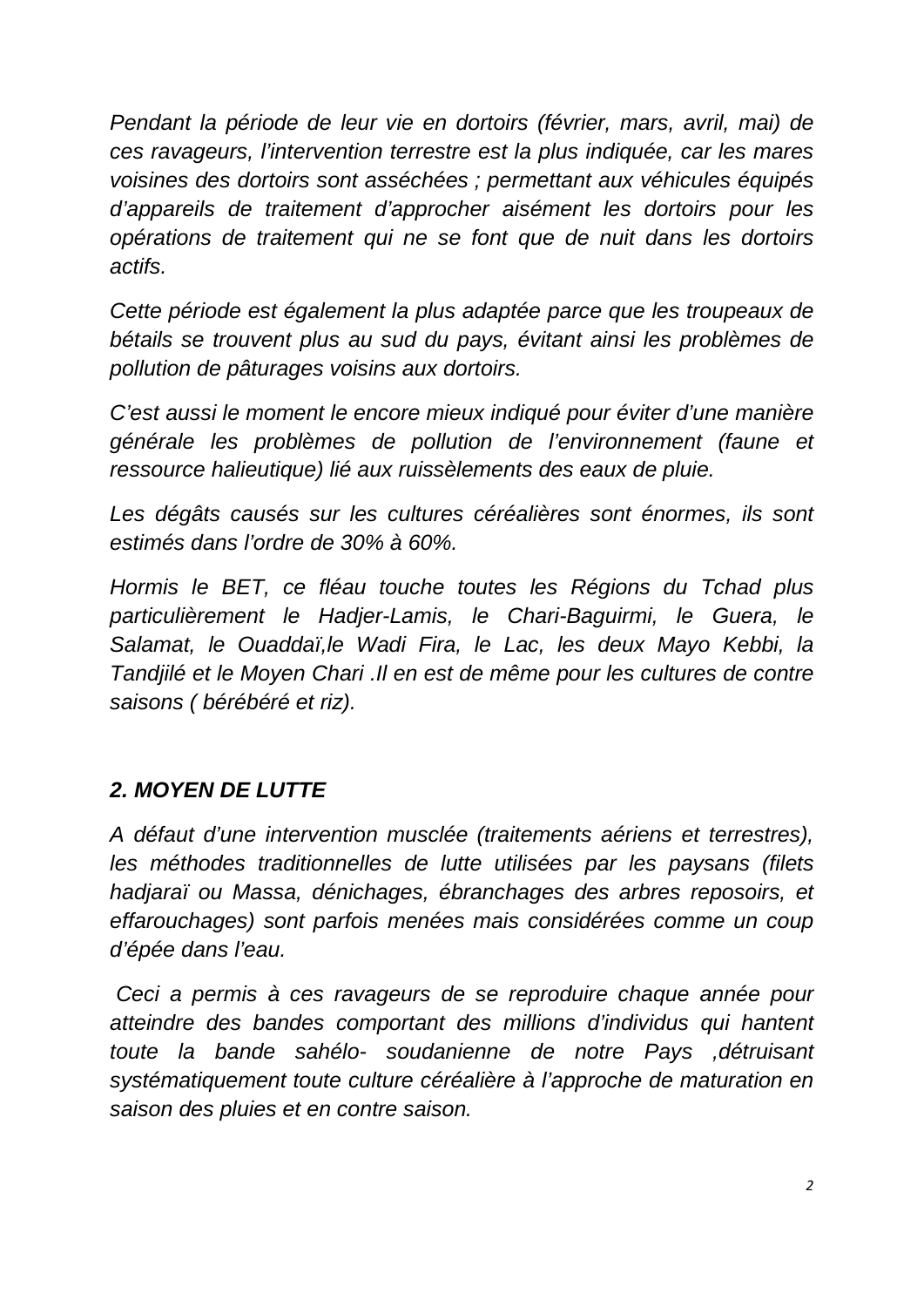*Cette menace aviaire met la population dans une insécurité alimentaire permanente malgré les efforts du gouvernement dans sa dernière intervention de sept équipes en Mai 2009 et a obligé encore le ministère de l'agriculture et de l'irrigation à travers la Direction de la Protection des Végétaux et du Conditionnement (DPVC) à organiser en 2011 et 2012 une mission composée de quatre (4) équipes dont trois (3) chargées de prospection et de lutte et la quatrième chargée de ravitaillement et de suivi.*

*La DPVC a utilisé :*

- *En 2009 : 112 litres pour traiter 45 dortoirs totalisant 59 hectares en dix (10) jours pour une (1) heure par jour et par 6 équipes terrestres à dose de 1,8 litre/ha ;*
- *En 2011 : 105,5 litres pour traiter 16 dortoirs totalisant 54,7 ha hectares en trente (30) jours pour une (1) heure par jour et par 3 équipes terrestres à la dose de 1,9 litre/ha ;*
- *En 2012 : 275 litres pour traiter 25 dortoirs totalisant 53 ha hectares en trente (30) jours pour une (1) heure par jour et par 3 équipes terrestres à la dose de 3 litre/ha ;*

*En 2011, la durée de cette mission a été de quarante cinq (45) jours pour les équipes chargées de prospection et de lutte ; et de quinze jours (15) pour l'équipe chargée de ravitaillement et de suivi, allant du 06 Juin au 21 Juillet 2011.*

*C'est au cours de cette mission de lutte anti aviaire qu'un manipulateur, âgé de 60 ans et qui avait connu une longue période de tension (le manipulateur est malade d'hypertension mais ne l'a pas signalé au niveau de la DPVC au moment où il partait en campagne de lute) s'est*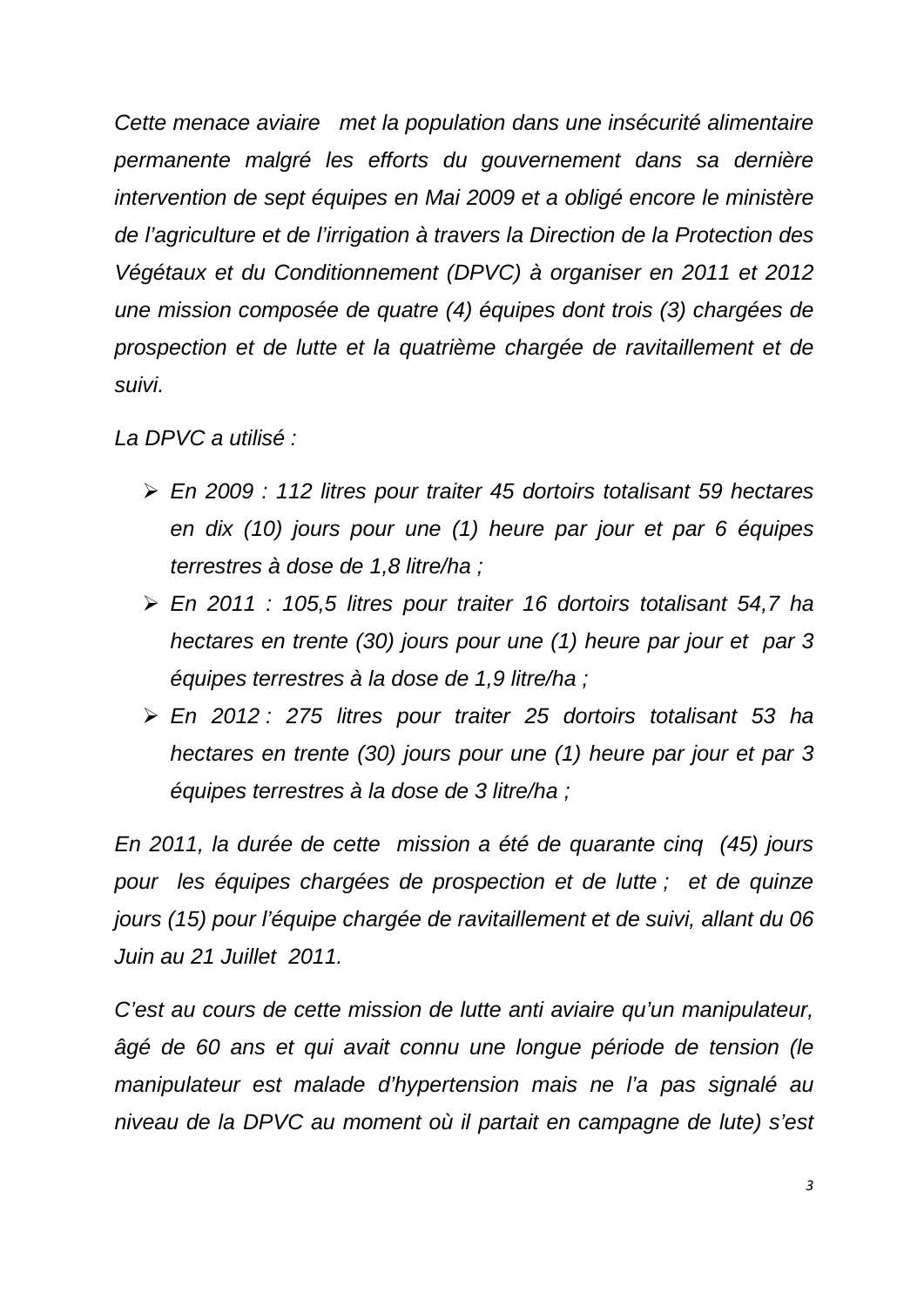*intoxiqué dans un doroir situé à 200 km de N'Djaména (Bokoro) à la date du 17 Juin 2011.*

*Le manipulateur a participé à la fois au remplissage et à l'application.* Les vêtements de protection ont été portés pendant toute l'opération : le *manipulateur a porté le kit de protection composé d'un chapeau, d'une paire de lunette, d'un masque, d'un vêtement combinaison en coton, d'une paire de gants et de bottes couvertes par le pantalon.*

Les effets néfastes ont été observés 1 heure après l'application. *L'intoxiqué avait connu des vomissements, une abondante salivation, une titubation après une heure de traitement. Aussitôt il avait été conduit à l'hôpital de Bokoro, puis référé au pavillon des urgences de l'hôpital de référence de N'Djaména où il a reçu un complément de soins.* 

*Il a été libéré le même jour pour soins à domicile sur conseil du médecin.* 

*Malheureusement, et malgré les soins qu'il prenait à domicile, au quatrième jour, il a fait une rechute et a succombé.*

*N'étant pas mort à l'hôpital, le rapport ne peut être fourni.*

*L'intervention de 2012 qui s'est déroulée presqu'à la même période était sans incident.*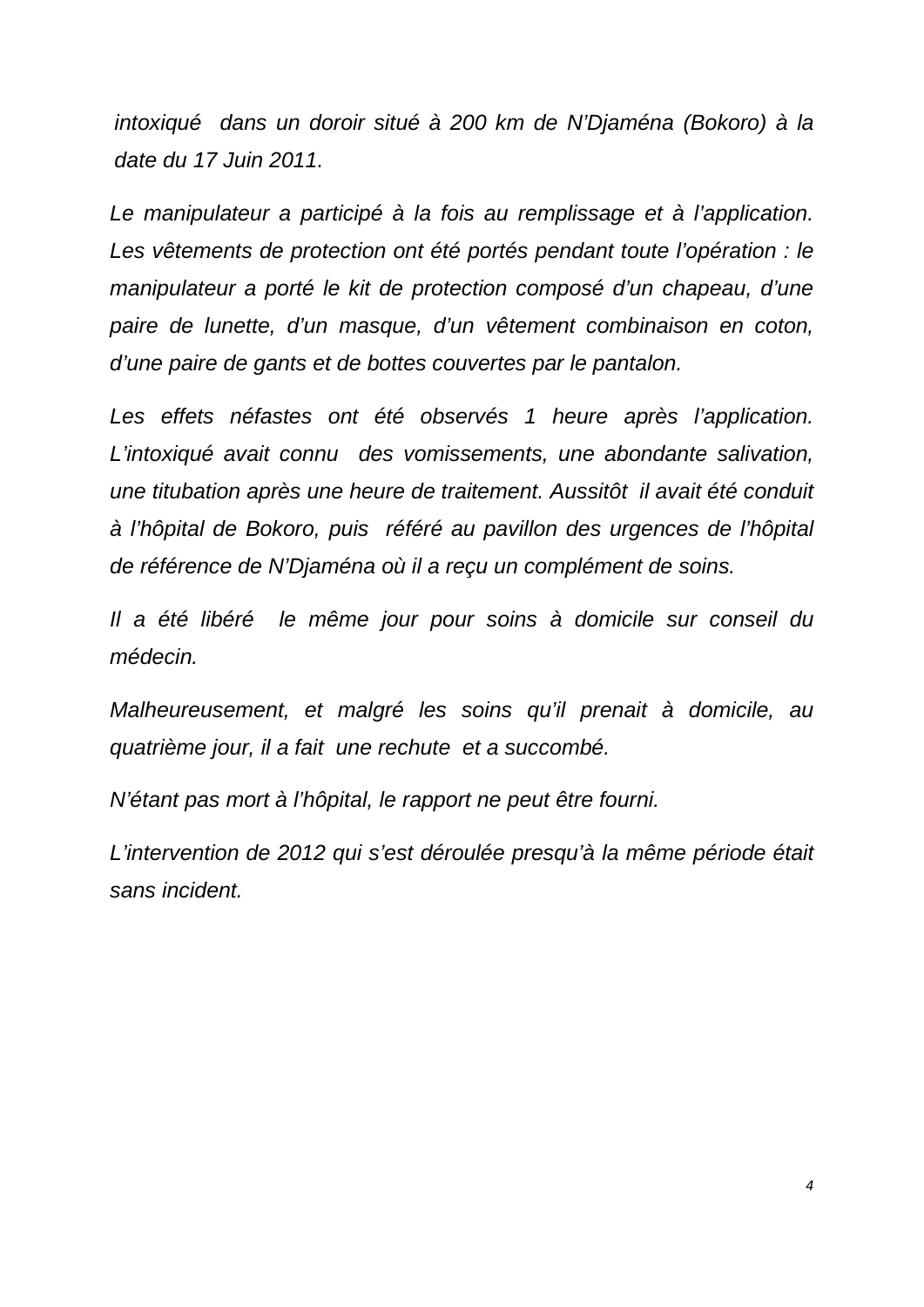*REPUBLIC OF CHAD UNITY – WORK - PROGRES* 

*THE PRESIDENCE OF THE REPUBLIC*

*PRIMATURE*

*MINISTRY OF AGRICULTURE AND IRRIGATION*

*GENERAL SECRETARIAT* 

*DIRECTION OF AGRICULTURAL PRODUCTIONDE AND TRAINING*

*DIRECTION OF PLANT PROTECTION AND CONDITIONING*

# *EXPLANATORY NOTE ON FENTHION USED IN THE CONTEXT OF BIRD CONTROL IN CHAD*

## *1 Situation of bird control*

*Granivorous birds are migratory pests that constitute a major concern for grain farmers in Chad.*

*The Millet eater or Red-billed quelea (Quelea quelea), the Golden sparrow (Passer luteus) and the Village weaver (Ploceus cuculatus ) are the most common.*

*These pests are gregarious and always act in flocks of many thousands. They group in roosts (dry season) and nests (rainy season).* 

*During the period in roosts (February, March, April, May), land intervention is the most appropriate: puddles close to the roosts are dry thus allowing vehicles with treatment equipment to easily access the roosts in order to carry out treatment operations which in active roosts only take place at night .* 

*This period is also the most convenient as cattle are more south in the country; allowing to avoid problems related to pastureland pollution near the roosts.*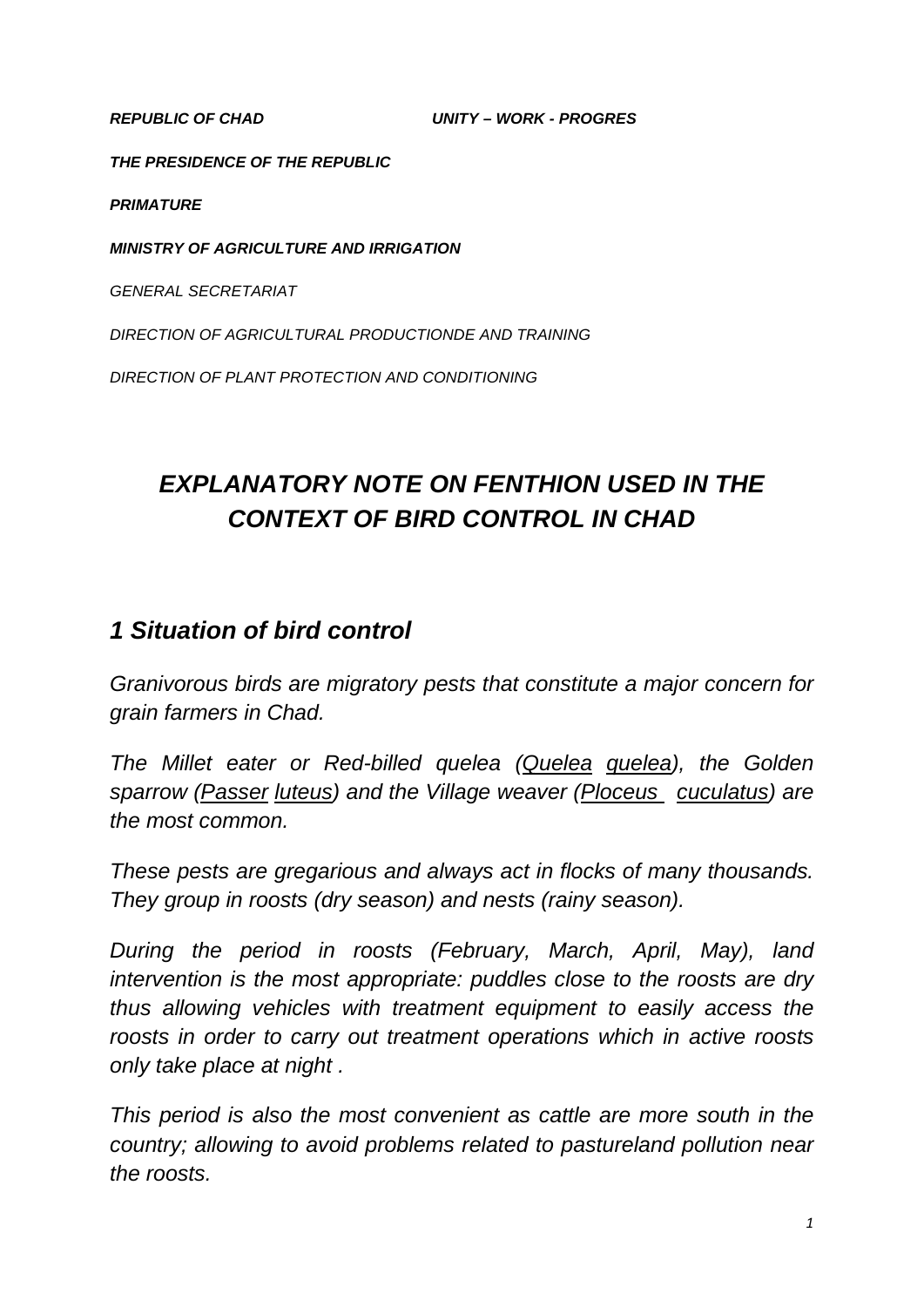*It is also the best moment to avoid the problem of environment pollution in general (wildlife and fish resources) linked to rainwater runoff.*

*Damage caused to grain crops is enormous, estimated from around 30% to 60%.*

*Apart from BET, this plague hits all the regions of Chad, more specifically Hadjer-Lamis, Chari-Baguirmi, Guera, Salamat, Ouaddaï, Wadi Fira, Lac, both Mayo Kebbi, Tandjilé and Moyen Chari. The same applies for out-of-season crops (bérébéré and rice).*

# *2. CONTROL MEASURES*

*In absence of strong intervention (air and land treatment), traditional control methods used by farmers (hadjarai net or Massa, removal of nests and of branches of trees where birds rest and scaring off birds) are sometimes used but they are considered temporary solutions which don't solve the problem.*

*For this reason these pests could breed every year and flocks now comprise millions of birds which haunt the whole Sahelian-sudanese strip of our country, systematically destroying the whole ripening cereal production during the rainy season and out-of- season.* 

*This avian threat puts the population in a state of permanent food insecurity despite the government's efforts in its last intervention of seven teams in May 2009 and that obliged the Ministry of Agriculture and Irrigation through the DPVC to organize in 2011 and 2012 a mission composed of four (4) teams, three (3) of which were charged with survey and control and the fourth charged with supplies and monitoring.*

*The DPVC has used:*

*- In 2009: 112 liters to treat 45 nests for a total of 59 hectares in ten (10) days for one (1) hour per day and by 6 land teams at a dose of 1.8 liters/ha;*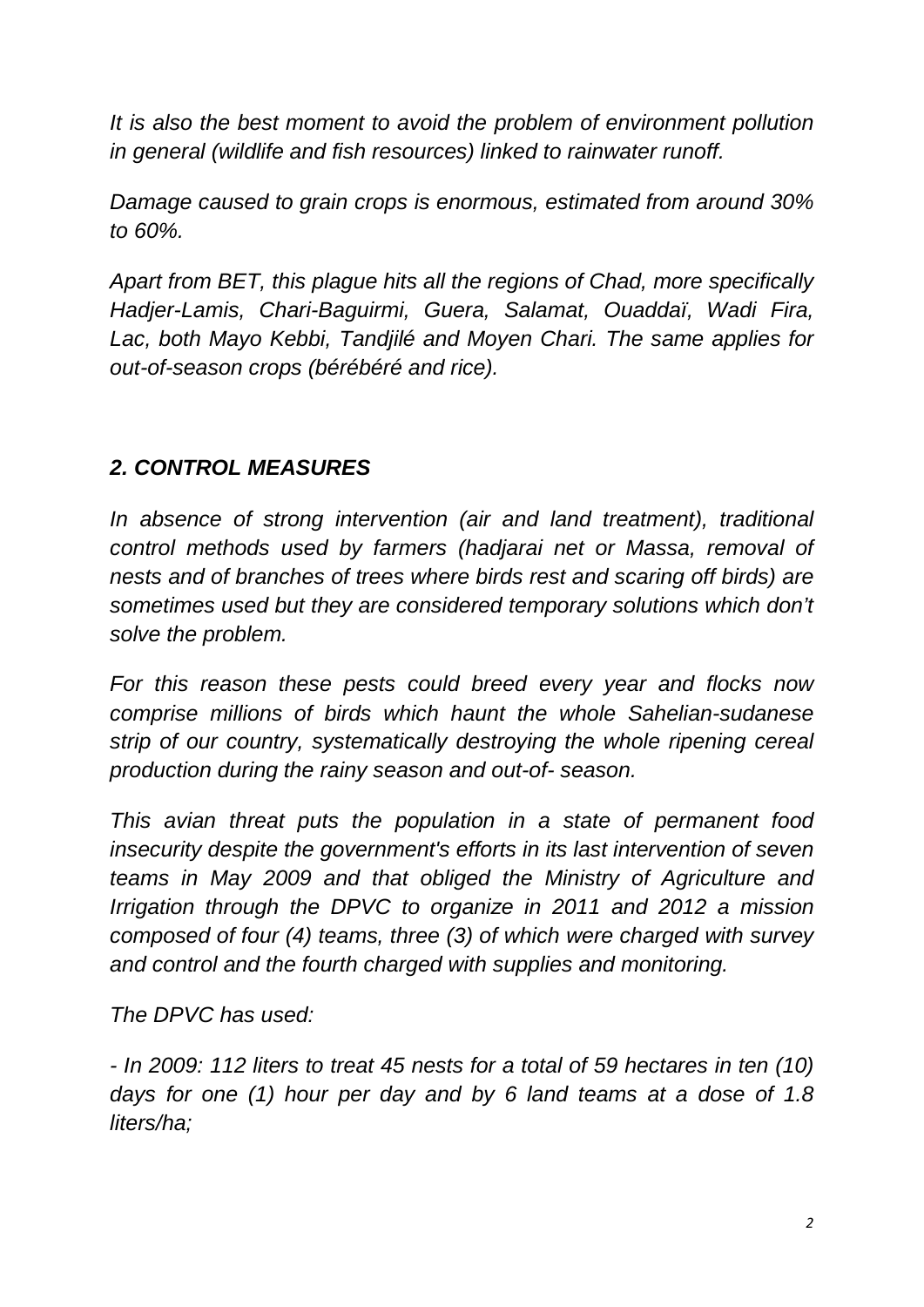*- In 2011: 105.5 liters to treat 16 nests for a total of 54.7 hectares in thirty (30) days for one (1) hour per day and by 3 land teams at a dose of 1.9 liters/ha;*

*- In 2012: 275 liters to treat 25 nests for a total of 53 hectares in thirty (30) days for one (1) hour per day and by 3 land teams at a dose of 3 liters/ha.*

*In 2011, the mission lasted forty-five (45) days for the teams in charge of survey and control; and fifteen (15) days for the team in charge of supply and monitoring, from 6 June to 21 July 2011.*

*It was in the course of that avian control mission that a technician, 60 years of age and who had had a long history of hypertension (the technician had hypertension but did not signal it to the DPVC when he departed on the control campaign) was intoxicated in a nest situated 200 km from N'Djaména (Boroko) on the date of 17 June 2011.* 

*The technician took part both in filling and application. He was wearing protective clothing during the whole operation: he wore a protective kit comprising a hat, glasses, mask, a cotton overall, gloves and boots covered by trousers.*

*The effects were observed 1 hour after application. The intoxicated person presented the following symptoms: vomiting, abundant salivation and titubation one hour after application.* 

*He was immediately brought to Bokoro hospital, then moved to the emergency department of N'Djaména hospital where he received further care. On the advice of the doctor, he was discharged the same day for home care. Unfortunately, despite the care at home, he relapsed on the fourth day and passed away.*

*The 2012 intervention took place almost at the same time without accident.*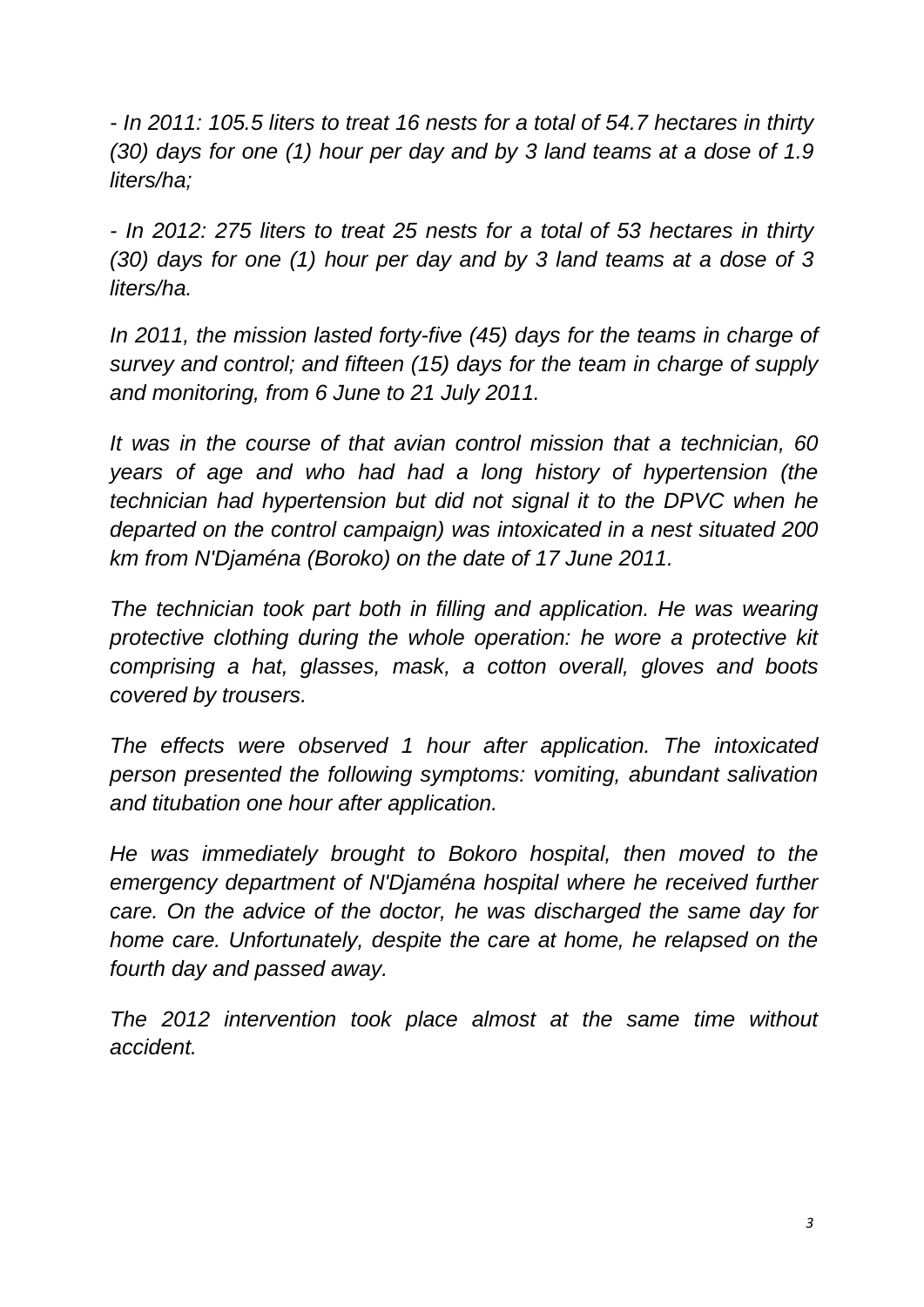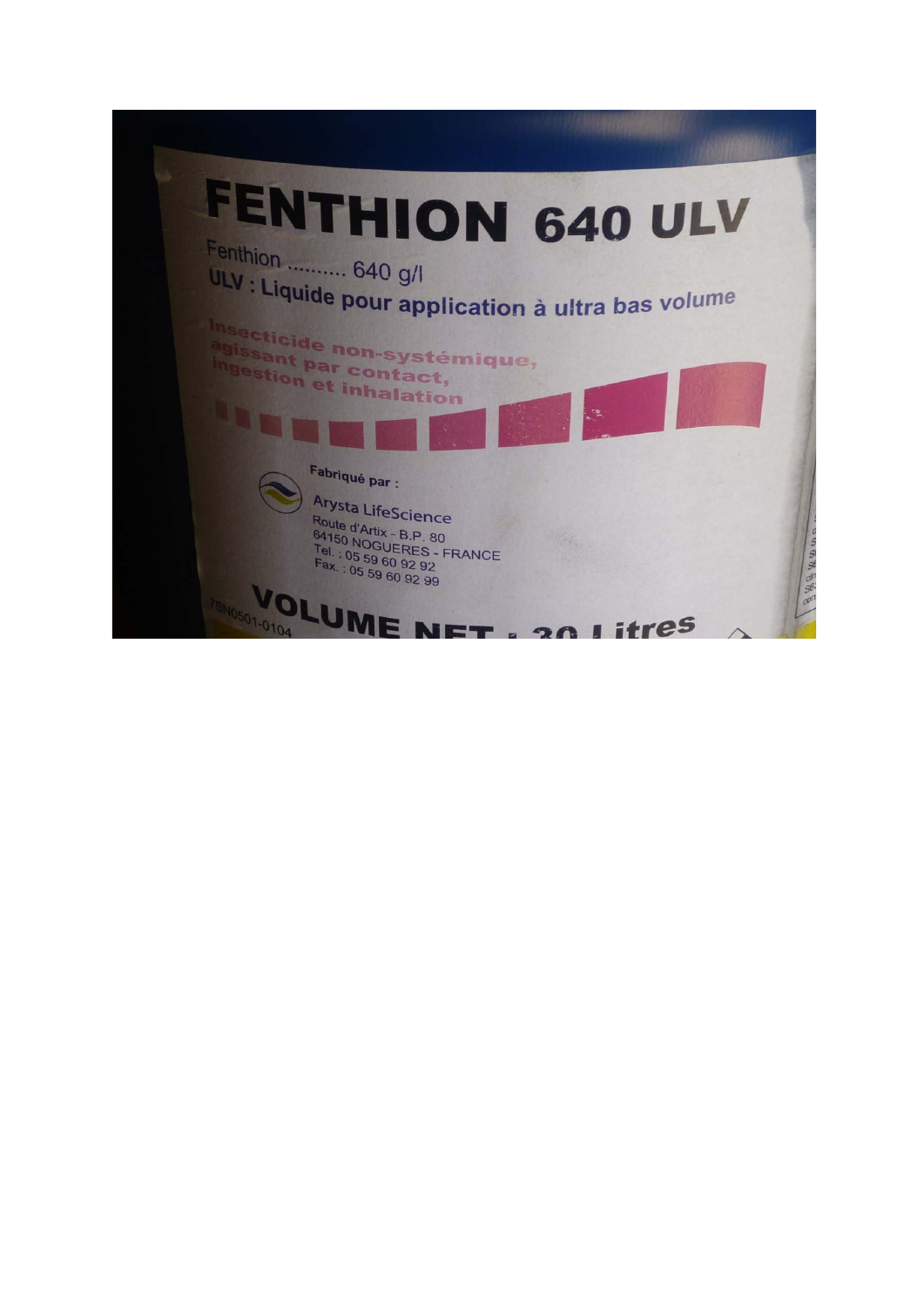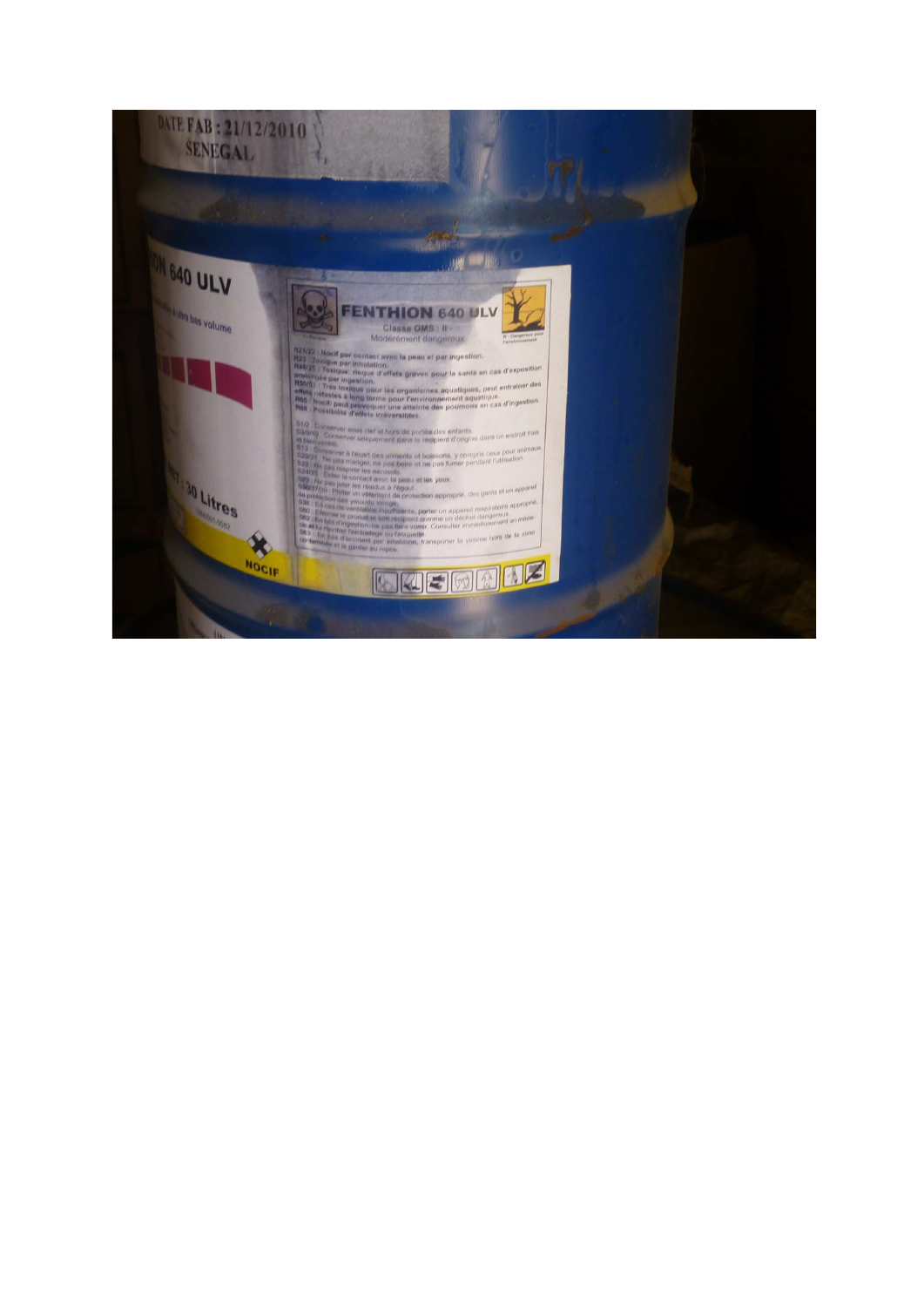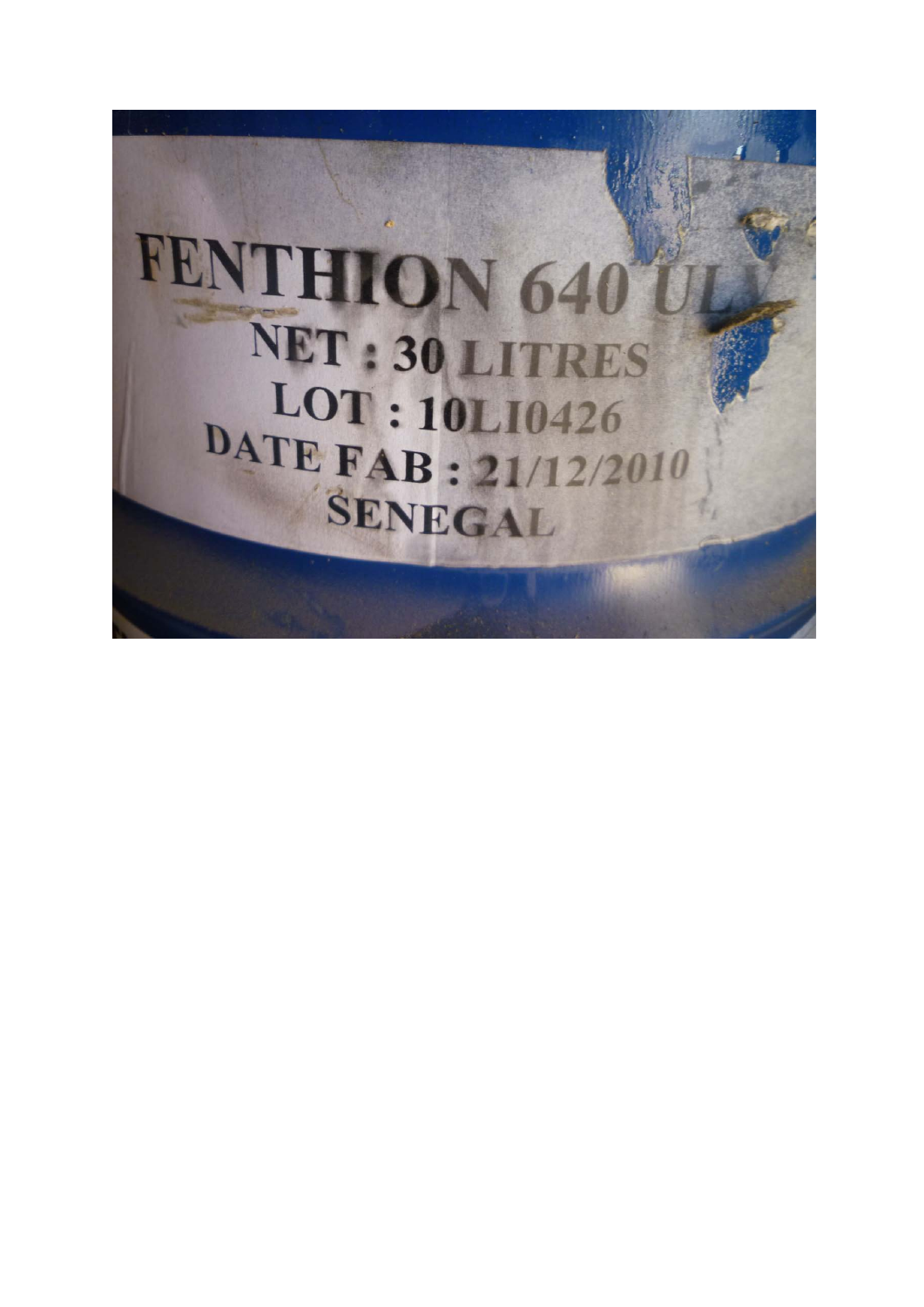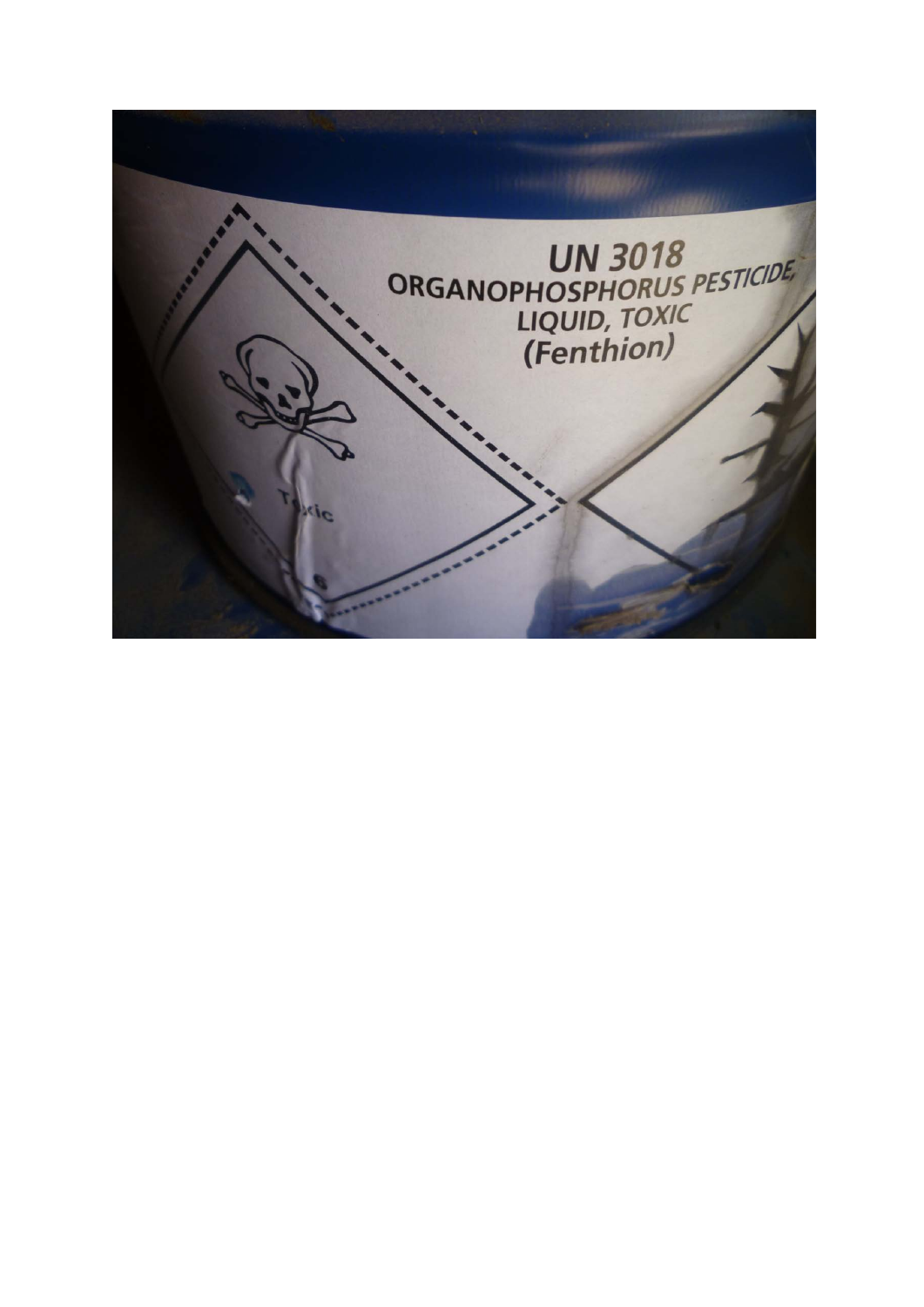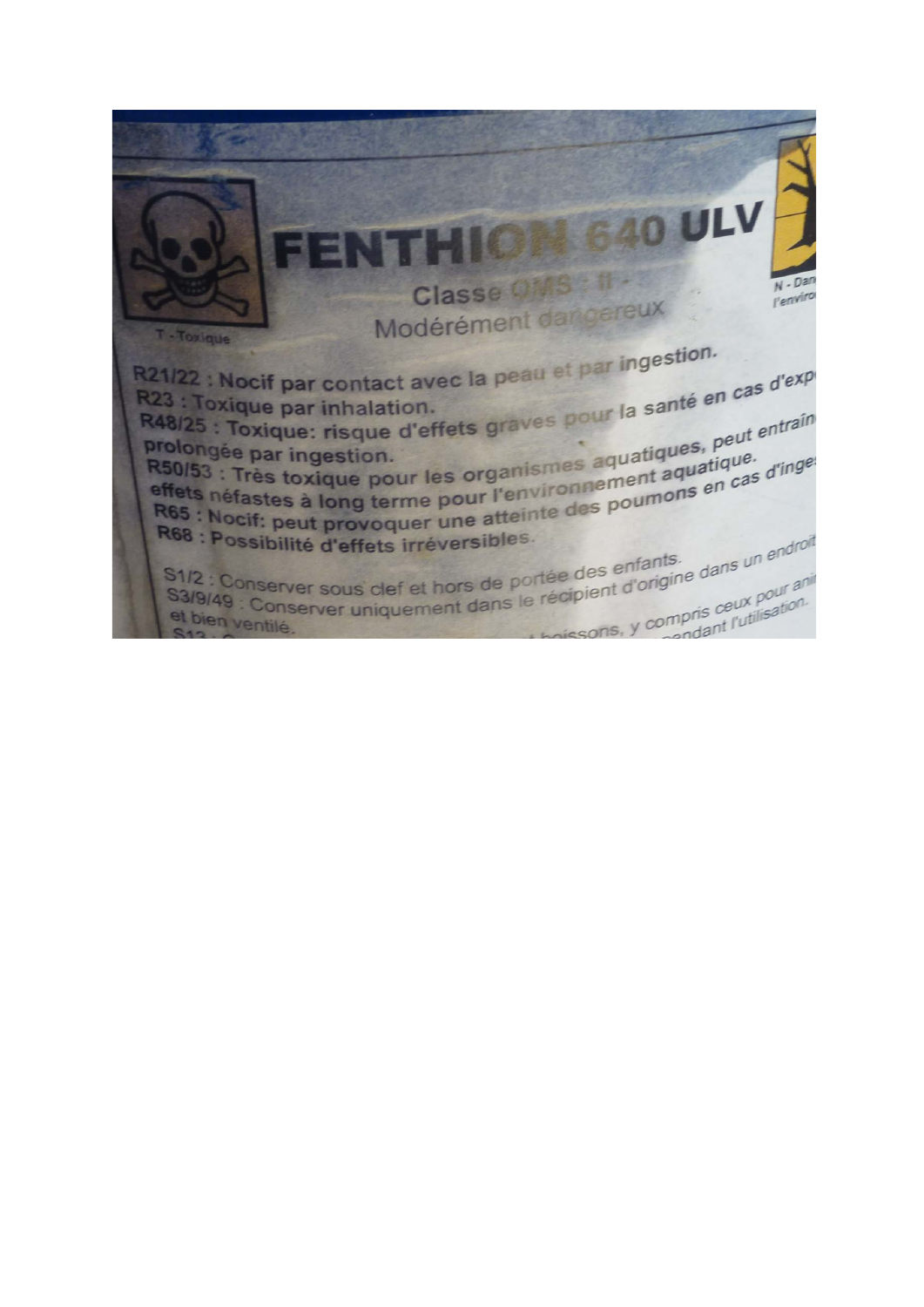